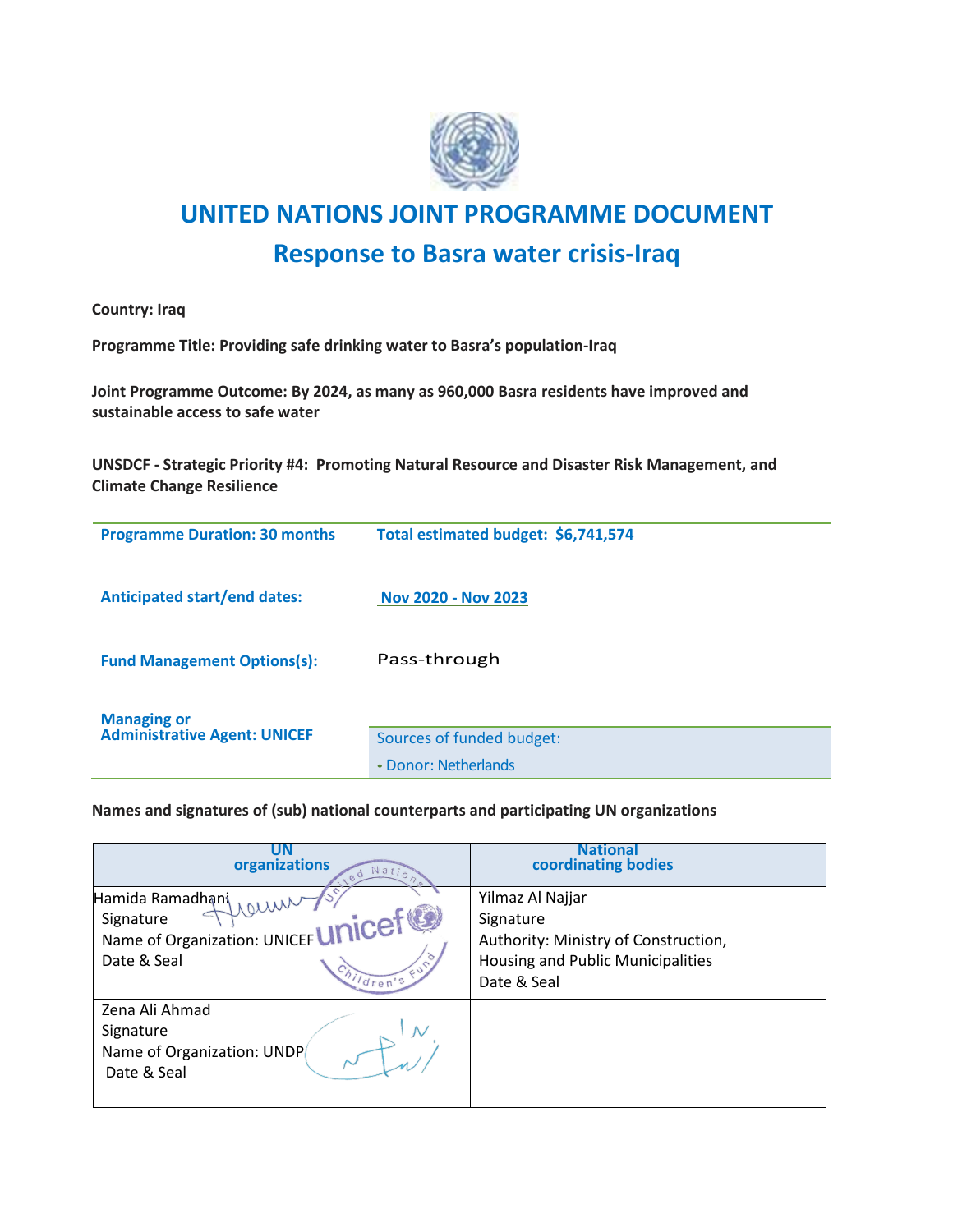| <b>Table of Contents</b>                                                 |             |
|--------------------------------------------------------------------------|-------------|
| <b>Title</b>                                                             | <b>Page</b> |
| <b>Table of Contents</b>                                                 |             |
| 1. Executive Summary                                                     | 1           |
| 2. Situation analysis                                                    | 2           |
| 2.1 Water Scarcity in Basra                                              | 3           |
| 2.2 Responses to water scarcity in Basra                                 | 4           |
| 3. Strategies including lessons learned and the proposed joint programme | 5           |
| 3.1 Project objective                                                    | 5           |
| 3.2 Interventions Details                                                | 6           |
| 4. Results framework                                                     | 9           |
| 5. Management and coordination arrangements                              | 10          |
| 5.1 Joint Programme coordination                                         | 10          |
| 5.1.1 Joint Steering Committee                                           | 10          |
| 5.2 Joint Programme Management at Component Level                        | 11          |
| 5.3 Technical Coordination and Convening Agent                           | 12          |
| 5.4 Capability and capacity of partners                                  | 12          |
| 6. Fund Management                                                       | 14          |
| 7. Monitoring, Evaluation and Reporting                                  | 15          |
| 7.1 Reporting                                                            | 16          |
| 8. Legal context or basis of relationship                                | 17          |
| 9. Work plan                                                             | 18          |
| 10. Budget                                                               | 19          |
| Appendixes:                                                              | 24          |
| <b>List of Table</b>                                                     |             |
| <b>Title</b>                                                             | <b>Page</b> |
| Table 1: Results Frankework                                              | 9           |
| Table 2: Basis of relationship                                           | 17          |
| Table 3: Work plan                                                       | 18          |
| Table 4: Budget                                                          | 19          |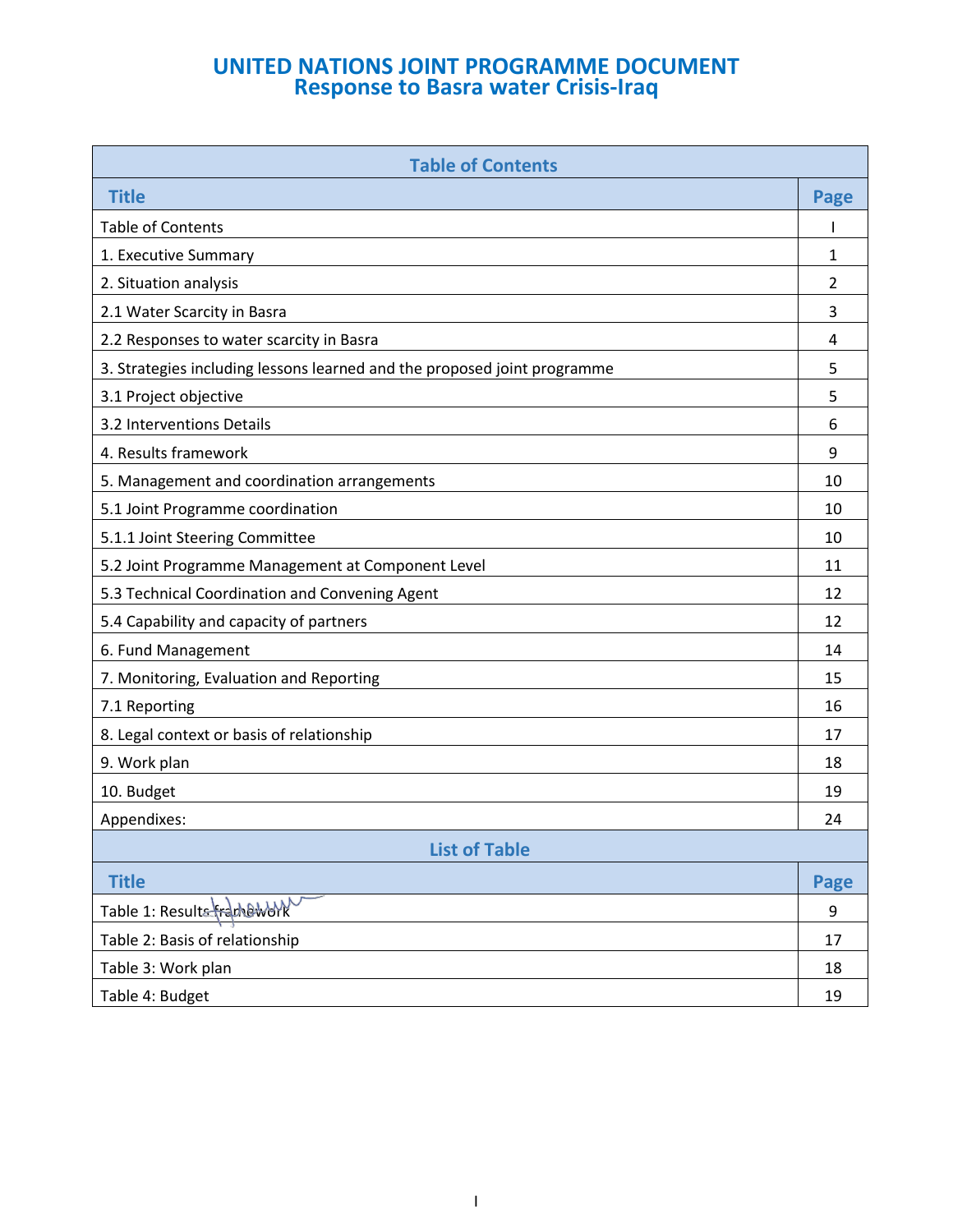## **1. Executive Summary**

As Iraq is the lowest riparian country in the Tigris-Euphrates river basin and located in an arid region, it is considered one of the most vulnerable countries in the Arab region in relation to climate change.

The impacts of changing weather patterns have already made themselves felt in recent years and contributed to alarming water scarcity as well as severe droughts in 1998–2000, and again in 2007–2009. As a result of low rainfall and higher temperatures, levels of surface water in Iraq's reservoirs, lakes and rivers are diminished to critical levels, and poor management of groundwater has impacted the level and quality of groundwater supplies.

Almost all of Iraq's water revenues are trans boundary rivers. These rivers are stretched at the upper streams by extensive developments in Turkey, Iran and Syria. In Turkey alone, the Great Anatolia project might cause disruptive utilization of the Tigris river causing significant cuts in the water share for Iraq. On the other hand, Iran is utilizing the small river tributaries without coordination with Iraq and controlling pollutants which are being washed down into the urban centers of Southern Iraq. Hence storage projects in Turkey, Syria and Iran have resulted in the fall of discharge in the Tigris and Euphrates rivers, Iraq's primary sources of surface water, to less than a third of normal capacity and are expected to drop further in coming years. The two rivers have been unable to push back against the Arabian Gulf's sea water intrusion that is happening through the Shatt Al Arab waterway.

For decades, Iraq's water sector and infrastructure have not received the attention they deserve. Repairs have not kept pace with the demands of a growing population. Years of inappropriate farming practices and mismanagement of water resources have exacerbated the effects of an already dry climate and contributed to increasing rates of desertification and environmental degradation of farmland. Declining fertility, high soil salinity, erosion and the extension of sand dunes are pervasive problems.

The combination of its harsh geophysical conditions, water scarcity, increasing temperatures, and extreme weather events puts pressure on basic services, undermines livelihood security and triggers forced migration and internal displacement. Failure to monitor and manage these climate-related risks may increase the threats of extremist groups gaining support in the resource-constrained communities.

Conditions in southern Iraq are particularly acute. Drinking water shortages, agro-industrial pollution and high salinity in water sources have had devastating socio-economic impacts in health, sanitation, agriculture sectors.

The exacerbation of already diminishing discharge rates in the perennial rivers of Iraq is an alarming trend. The southern governorates including Basra witness regressing Marshlands and high salinization of the Shatt al-Arab and groundwater. Visible indicators of drought include a reduction in surface water flow within the Tigris and Euphrates rivers, lowering of groundwater levels, drying-up of open shallow surface wells, increasing water salinity and soil salinization, progressing desertification, decrease in agricultural production, growing frequency of dust storm conditions, and an associated increase in respiratory infections.

At least 12 of Iraq's 18 governorates experience periodic droughts, yet many lack satisfactory response plans, mitigation measures or adaptive strategies. A significant number of rural populations who rely on agriculture and livestock for income, have been forced to relocate to urban areas for livelihood opportunities and accessible water. In the southern governorates of Iraq, most of the small rivers and irrigation canals dried up in the 2018 summer. The country therefore has revised its agriculture production forecasts to 55% of the previous year. Moreover, because of the limited freshwater volume, the Ministry of Water Resources reduced the amount of water released from the key reservoirs of the country as a water conservation measurement.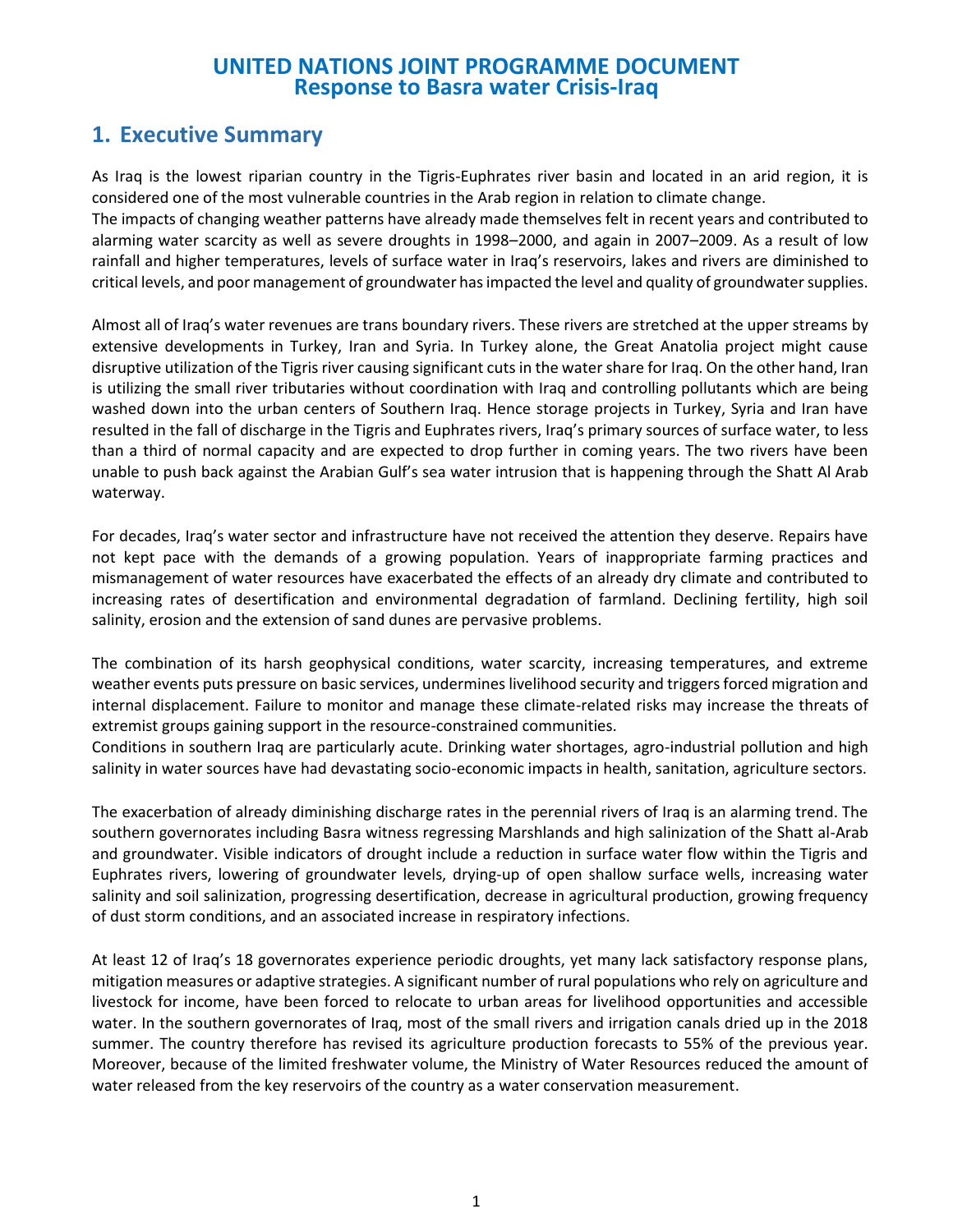# **2. Situation Analysis**

As a result of the water-saving strategy, the governments of southern governorates have lost the capacity to deliver safe freshwater to the population in those governorates. Basra province has been tagged as the most affected province in Iraq due to the water crisis.

Not only is there a shortage of water, but its quality remains problematic too, with massive mineralization, high concentrations of suspended solids, and high salinity. Minerals in the water often include carbonates, sulphate, chlorides, and in some location's nitrates. Much of Iraq's groundwater is brackish or saline. Salinity levels in recent years go beyond the capacity of existing desalinization systems to manage. As of 2019, a quarter of Iraqi water for industrial use and human consumption needs to be desalinized. In the last five years, the salinity of Iraq's water resources has steadily increased, reaching 7,000 to 10,000 parts per million milligrams per liter.

In addition to salinization, several governorates, including Basra, face high concentrations of total dissolved solids in the water. In some cases, levels far exceed the WHO acceptable range of 1,000 milligrams total dissolved solids per liter for drinking water.

90% of Basra's population has lost access to safe freshwater during the summer of 2018 because of Basra's geographical location within Iraq, as it is considered as the last point in the country reached by the Euphrates and Tigris rivers. During the period August and October 2018, 100,000 cases of water-related disease have been recorded in Basra.

Further exacerbating the situation is a lack of proper sanitation and hygiene facilities. According to WHO, 5.3 per cent of Iraqis lack access to sanitation. Health care facilities and schools often lack clean water, sanitation, and soap for handwashing, leading to infections. For instance, diarrhea is the second largest cause of death for Iraqi children under five years old. Increasing simple hygiene practices such as handwashing with soap could decrease the diarrheal incidence by almost half.

One of the reasons behind Iraq's weak water infrastructure is its complicated water management structure. The Ministry of Water Resources is responsible for the division of water resources between different governorates, based on their population and their industrial and agricultural needs. The existence of three parallel management systems operating under different standards complicates the water management:

- The Mayoralty of Baghdad is the service provider for Baghdad governorate.
- The Kurdistan Region Ministry of Municipalities & Tourism is the service provider for the three Kurdistan Region governorates.
- The Ministry of Housing & Construction is the service provider for the remaining 14 governorates and Baghdad Outskirts.

The Ministry of Health and Environment monitors the quality of services in all governorates. Meanwhile, the Ministry of Housing & Construction and the KR Ministry of Municipalities & Tourism are responsible for the operation of all water and sanitation facilities, solid waste collection and bill collection at governorate level through their respective directorates.

Unfortunately, the coordination between these actors is suboptimal or non-existent, the management system suffers from a lack of strategic direction and organizational inconsistencies. The absence of an overarching Water Law prevents legal guidance or formal coordination between different entities. The statutory regulations of the sector face obstacles such as unclear mandates, overlapping/lacking competencies, a lack of control mechanisms, vague legal formulation of responsibilities, and inadequate control and enforcement mechanisms.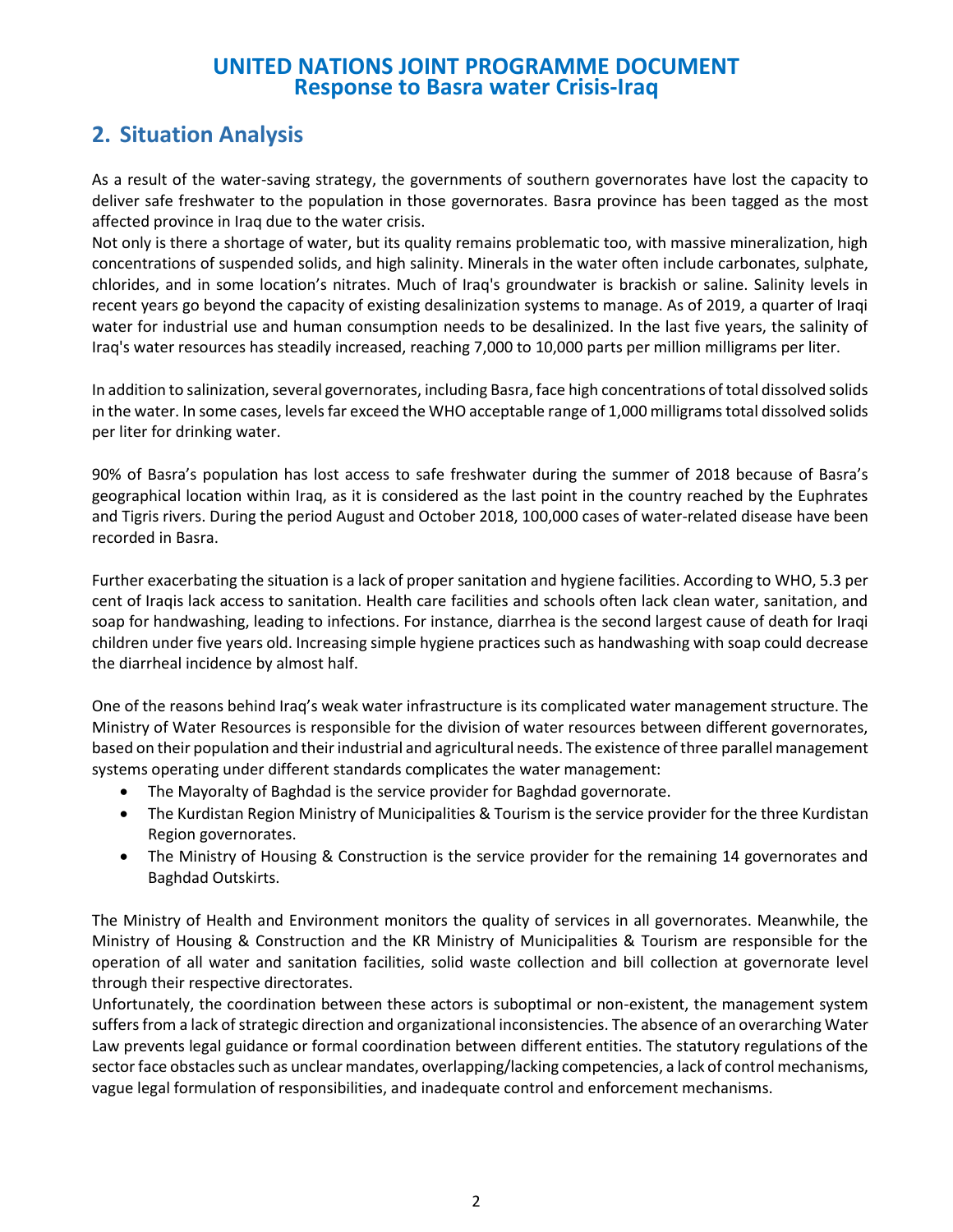#### **2.1 Water Scarcity in Basra**

In Basra governorate, water facilities are in ill-repair. A significant part of Basra's water network was installed in the 1960s and 1970s and is not well-maintained. The water supply system has degraded to the extent that the rate of water leakage is estimated at 50 per cent. Illegal connections drain even more water from existing resources. As a result, the nine main water projects and 337 compact units present in the governorate fall short of covering the governorate's needs. In total, Basra receives approximately 550,000 m3/day for its population of 4.8 million people (half of which live in Basra city).

The water supply is also unreliable, as 80 per cent of Basra households only have access to water 10 hrs./day. And water is of poor quality, the 2018 Multiple Indicator Cluster Survey (MICS) highlighted that only 10.7 per cent of Basra Governorate's population had an improved drinking water source located on premises, free of E.coli and available when needed. As a result, 95% of households in Basra are dissatisfied with the water quality.

As Basra is located at the tail of Tigris and Euphrates rivers, it is the furthest governorate downstream to receive water from upstream riparian states. Basra Governorate receives its water from two primary water sources: the Shatt Al-Arab River and the Al-Bada'a canal, which originates in Thi Qar governorate. These sources provide water to 90 per cent of the public water treatment plants for Basra Governorate. However, the quantity and quality of Basra's water supply has steadily deteriorated in the last decades.

In the 1980s, raw water quality in the Shatt Al-Arab started deteriorating, and by 1997 water became unfit for human consumption. Hence, it was decided to construct the Al-Bada'a canal from the Al-Gharaph river in Thi Qar governorate to provide water to Basra, where the R-Zero water supply station was constructed.

Meanwhile, the construction of dams and projects inside Turkey, Iran and Syria impacted the water level of the Tigris and Euphrates rivers. For instance, the Euphrates, which used to bring in 16 billion m3 to the marshlands and the Shatt Al-Arab, has dried up. Now, only the Tigris serves the Shatt Al-Arab.

To complicate matters further, these low water levels have contributed to increased salinity in the Shatt Al-Arab waterway, reducing freshwater availability. The flow rate at the border with Missan (the upstream governorate) should be more than 270,000 m3/h to push the saline water to the Gulf. This is not the case anymore. Saline water from the Arabian Gulf has replaced freshwater along 70 per cent of the Shatt Al-Arab River. Samples from the Shatt Al-Arab in Basra have presented a salinity of between 2,500 to 6,000 parts per million. In August 2018, the Directorate of Water even reported a salinity of 18,000 parts per million in north Basra. Up to October 2018, around 90% of Basra's population collected saline water instead of freshwater.

As a result of the lack of freshwater and the significant increase in salinity and pollution, nine water projects on the Shatt Al-Arab malfunctioned, and R-Zero is now the only functioning source of freshwater.

In September 2018, civil unrest in Basra over electricity curtailments and lack of drinkable water sparked weeks of violent demonstrations. The widespread unemployment experienced by the Basra residents was also an underlying factor, which got triggered by the water and electricity shortages. The water crisis forced rural populations to relocate to urban areas so that they could find livelihood opportunities in place of income earned from agriculture and livestock. In July 2019, 5,300 families had become internally displaced in southern governorates because of lack of access to safe water.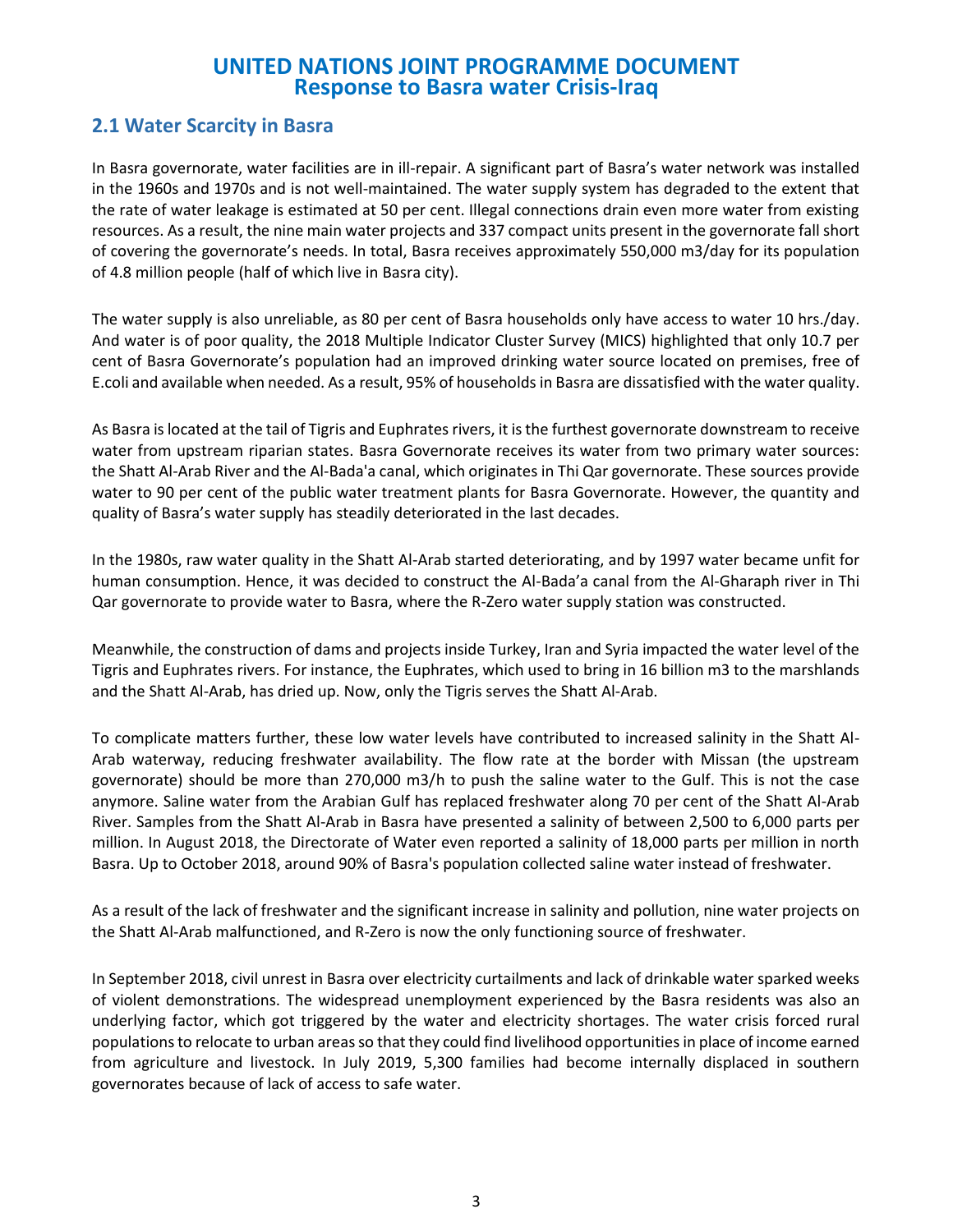The challenges in Southern Iraq including Basra, multiplied due to cuts in development funding by the federal government between 2014-2017, and diversion of resources to the fight against Islamic State of Iraq and Levant (ISIL). This led to halting of all development projects by the Basra governorate including in water and electricity sectors. The lack of funds led to problems in maintenance of the water infrastructure, as well as in other sectors. The Basra Governor's office estimated that due to closure of development projects in public sector between 200,000-300,000 people turned unemployed.

Federal funding for southern governorates was partially restored in the aftermath of 2018 violent protests in which dozens of youth were killed and injured. Although some development works have resumed since then, however, the governorate and its departments find it hard to meet the needs of wear and tear, and development of new infrastructure including in the water sector.

#### **2.2 Responses to water scarcity in Basra**

In July 2019, Directorate of Water Basra identified 42 priority projects in the water sector, which include rehabilitation of water plants, water supply network and or extension of the network to new localities. The Directorate of Water Basra is working on rehabilitation of these priority projects, however, due to lack of sufficient federal funding it is unable to carryon works on all projects.

In this context, different bilateral and multi-lateral partners have offered support to the Basra Water Directorate specifically and the governorate in general. United States (USAID), UK, and Japan (JICA) are the key players in the field so far.

Basra Water Supply Improvement Project II (JICA): The Project will provide water supply facilities, including a water treatment plan and a network to Basra and Al-Hartha. Please see annex for details. This project has no direct connection with R-Zero plant. Upon completion, the Project will cover approx. 65% of current demand of the Central Basra, so, the water resource allocation from R-Zero plant would be able to cover more quantity to the southern Basra.

Sea Water Desalination Plant: With loan from the UK government, a desalination plant on the sea in Faw district is being constructed. In the long term this project is expected to provide durable solution to water supply. This project is being implemented by a private company Bi-Water.

USAID has provided USD 5 million to rehabilitate seven water treatment plants in different parts of Basra governorate. The Project is being implemented by UNDP.

As is obvious from the review of ongoing interventions, the support by Japan and UK is focused on long-term solutions, including through water desalination. These interventions will take years to materialize. In the meanwhile, citizens of Basra governorate are facing regular water shortages due to the lack of maintenance of existing infrastructure and distribution network. Rouine water shortage, coupled with other factors has triggered violent protests in the recent past, and it has the potential to pose similar threats in future. In this context, the support by United States and Netherlands is crucial to help restore capacities of the existing water supply network and extend it to especially most vulnerable communities. The support by Dutch government would contribute to address the priority projects identified by the Directorate of Water Basra in 2019.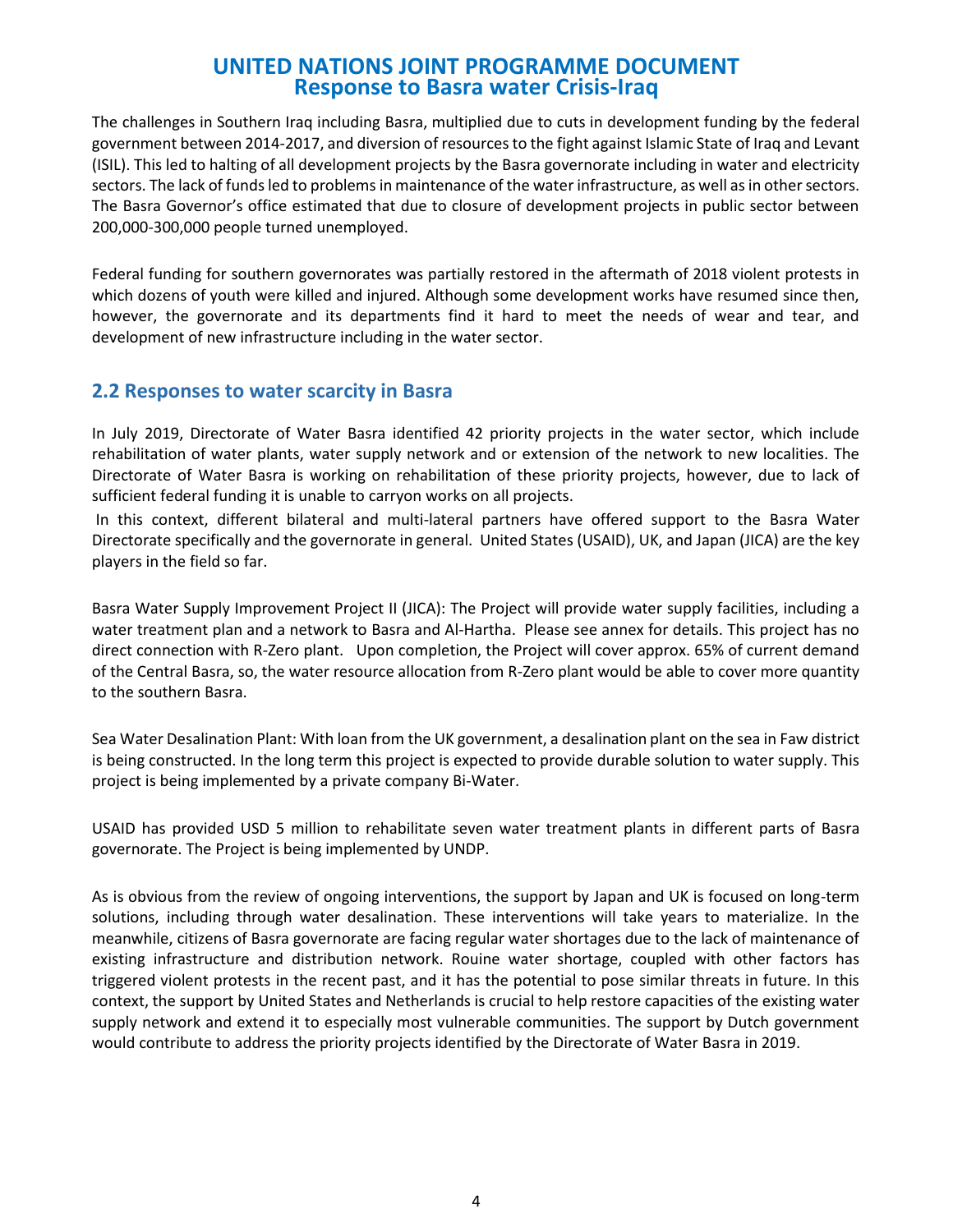#### **3. Strategies including lessons learned and the proposed joint programme**

### **3.1 Project objective**

UNICEF and UNDP are already working with the Basra Directorates of Water Resources, Education, and Health & Environment, as well as relevant ministries, to improve the capacity of water facilities to provide safe and sustainable drinking water to deprived populations in Basra governorate.

The proposed project will contribute to the following goals, commitments and plans:

- Under the fourth pillar of the National Development Plan (NDP): "Reducing Multidimensional Poverty in the Provinces.", it will address the following objectives of the NDP for water supply, environmental sustainability and poverty alleviation:
	- Provide drinking water according to international standards (Sectoral and Spatial Development: Water Resources).
	- Improve the quality of potable water (Sectoral and Spatial Development: Water Resources).
	- Ensure availability and sustainable management of water and sanitation services (Chapter 10: Environmental Sustainability).
	- Enhance the health situation (Objective 2: Chapter Poverty, Alleviation).
- Sustainable Development Goals indicator 1.4: "Ensure that by 2030 all men and women, particularly the poor and the vulnerable, have equal rights to economic resources, natural resources, as well as access to basic services".
- Sustainable Development Goals indicator 6.1: "Achieve by 2030 universal and equitable access to safe and affordable drinking water for all".
- United Nations Sustainable Development Cooperation Framework strategic priority 3: "Promoting Effective, Inclusive and Efficient Institutions and Services".
- United Nations Sustainable Development Cooperation Framework strategic priority 4: "Promoting Natural Resource and Disaster Risk Management, and Climate Change Resilience".
- UNICEF Strategy plan (2018-2021) and UNICEF Iraq Country Programme Document (2020-2024) WASH Outcome 2: "By 2024, more children and their families have improved access to sustainable, equitable and safely managed water, sanitation and hygiene services including in most vulnerable communities"

The project objective is to improve water and health security in Basra. The output is to ensure that by 2024, as many as 960,000 Basra residents have improved and sustainable access to safe water.

In order to accomplish this, the following interventions will take place:

- 1. Improve access to safe drinking water in 100 schools in deprived areas in south Basra by installing small-scale water desalination and disinfection units beside new water tanks and piping systems, benefiting 100,000 children (UNICEF).
- 2. Improve access to safe water by increasing the power supply for, and automating the operation of, the R-Zero project, benefiting 960,000 individuals (UNICEF).
- 3. Improve access to safe drinking water by rehabilitating existing non-functional plants and adding more plants to the water network, benefiting 50,000 individuals (UNDP).
- 4. Improve access to safe drinking water through the provision of specialized unaccounted-for-water equipment which will be used to reduce water leakage, benefiting 75,000 individuals (UNICEF).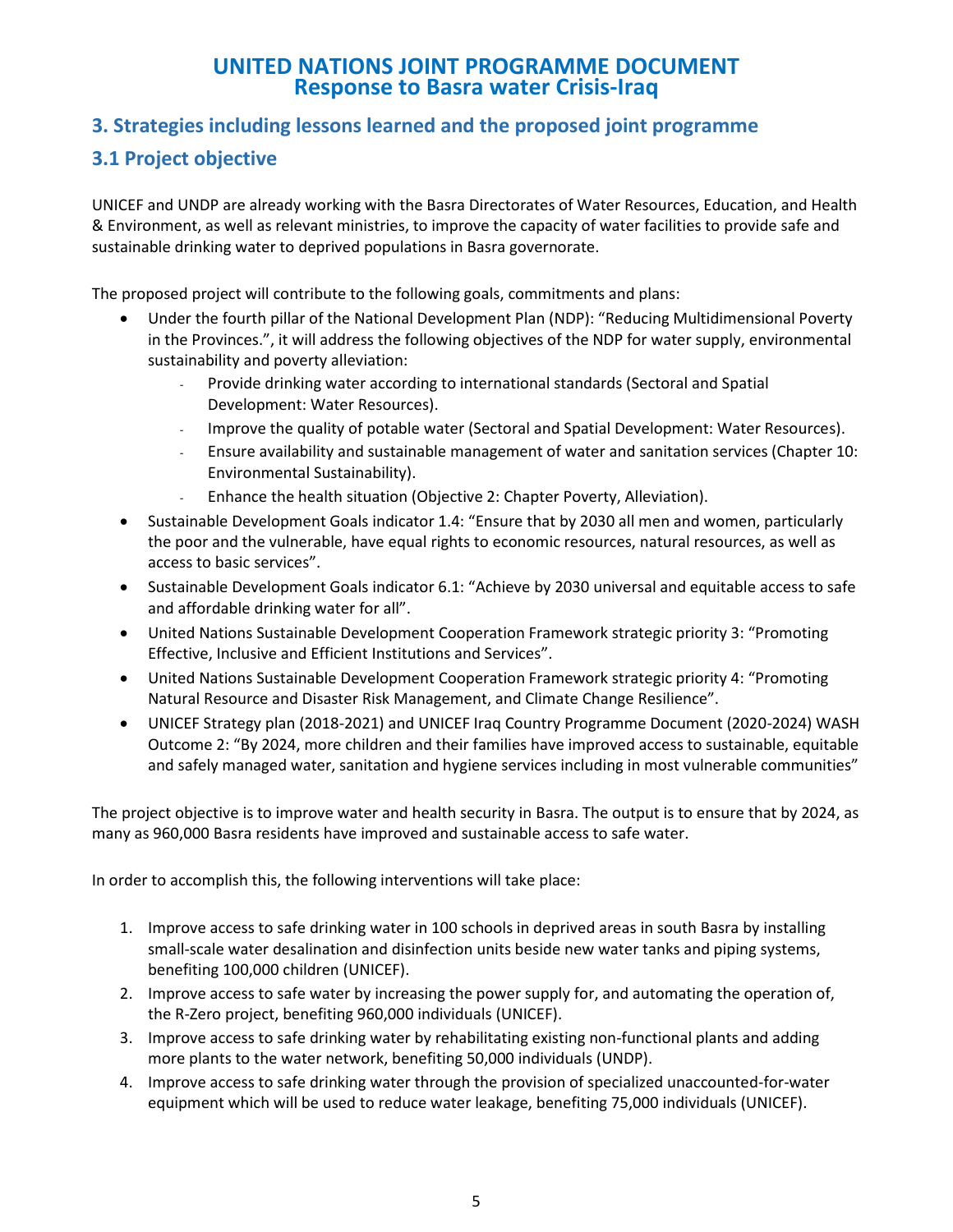### **3.2 Interventions Details**

**1. Improve access to safe drinking water in 100 schools in deprived areas in south Basra by installing smallscale water desalination and disinfection units beside new water tanks and piping systems, benefiting 100,000 children (UNICEF).**

In 2018, a survey conducted by the Ministry of Education and the Central Statistical Organisation demonstrated that of the 1068 primary schools in Basra, only 682 (64 per cent) had Water, Sanitation and Hygiene facilities, out of which 494 (72 per cent) were connected to the public sewage network and 396 (58 per cent) had access to public water, which is mostly not drinkable.

UNICEF will target communities in areas severely affected by water challenges. Through this intervention, 100 primary schools (with two or three shifts of 500 pupils each, leading to a conservative estimate of 100,000 pupils) in Abu Al Khaseeb, Shatt Al-Arab, Al Fao, Al Zubair districts will have improved access to safe water. Municipal water is available through the public network, but is not drinkable. The project will therefore include installation of saline water desalination units (with the capacity of 250 litres per hour) in each school alongside new pipes, storage tanks, bottle-filling taps and basins.

#### **2. Improve access to safe water by increasing the power supply for, and automating the operation of, the R-Zero project, benefiting 960,000 individuals (UNICEF).**

Due to the decline of freshwater revenues coming from the Tigris, R-Zero is perceived as the most significant water project operating in Basra. It is fed with fresh water through the Al-Bada'a canal. The R-Zero project has a 30,000 m3/h capacity (pumping 22,000 m3/h of raw water with low salinity to inner-city treatment plants and 8000 m3/h of treated water to Basra city and other districts) . While the Government owns all water facilities, the Directorate of Water Basra is the service provider and is responsible for R-Zero's operation and maintenance.

At the time of the water crisis and subsequent demonstrations in 2018, R-Zero was in poor condition. Old pumps only worked at fifty per cent efficiency, and significant leakage occurred. R-Zero used to receive only 16,200 m3/h from Al-Bada'a, despite the latter's designed capacity of 75,600 m3/h . During the first weeks of the crisis, UNICEF installed six pumps and helped to rehabilitate broken mechanical parts. Other UN agencies, the private sector, and civil society organisations such as the Sistani Charity foundation helped to install new pumps and rehabilitate water treatment components as well. However, as a result of R-Zero's degraded power supply, it experienced multiple shutdowns during the summer of 2019, limiting Basra's water supply.

Currently, the Government and its partners focus all efforts on restoring R-Zero's capacity. The head of the treatment plant has set priorities and is coordinating with all interested actors to avoid any duplication. In line with these priorities, UNICEF has already established an action plan to rehabilitate water treatment plants inside the R-Zero project, carried out through other donations, providing an additional output of 2,400 m3/h. Despite these ongoing interventions, more work is needed. The proposed interventions in this plan will therefore complement these works by improving R-Zero's control technology.

The control technology of R-Zero presents a continued source of the challenges facing the project. It was already of poor quality at the time of its construction in 1997, and impedes the optimization of the process operation.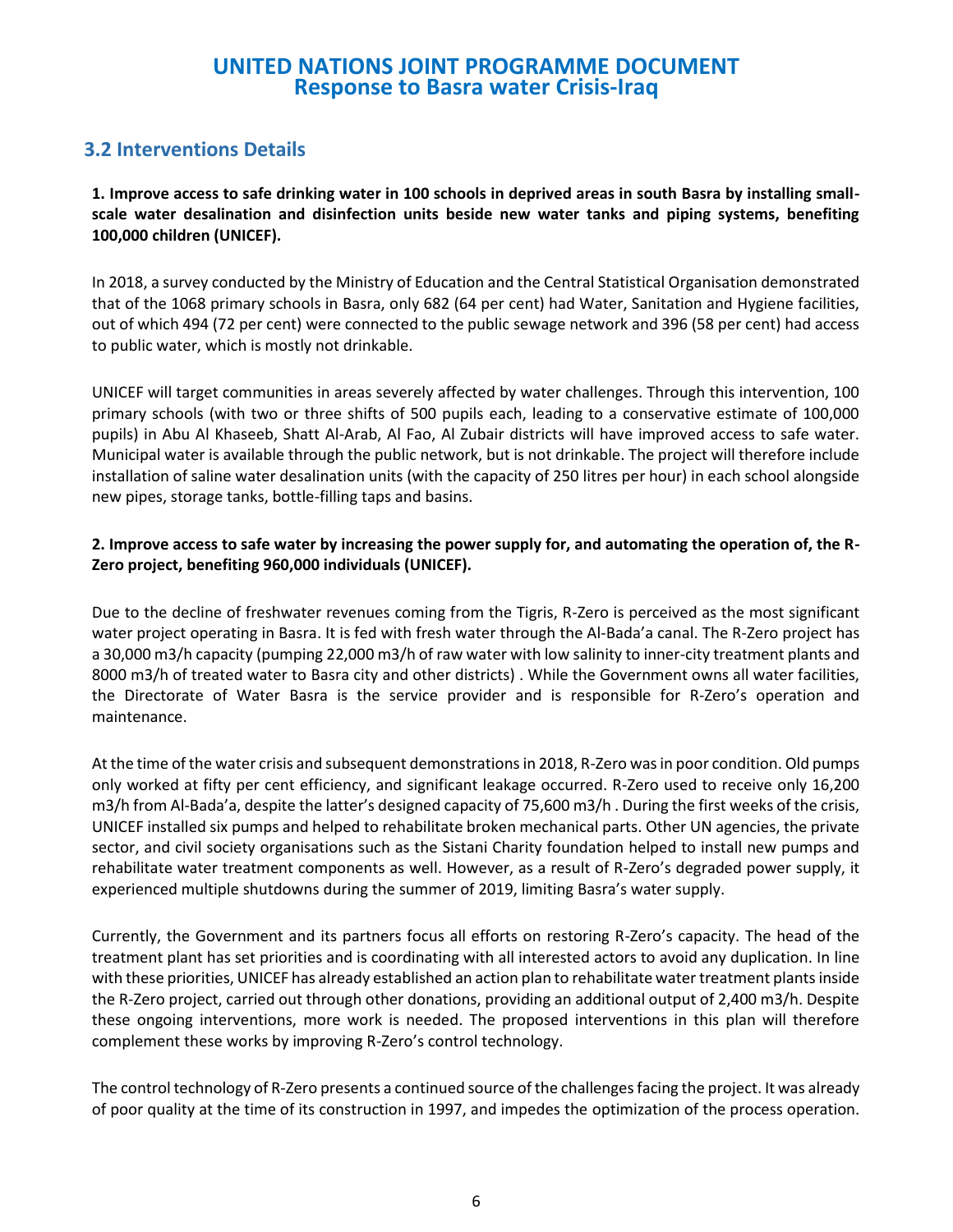Due to the lack of flow meters, overproduction beyond design capacity occurs frequently. To sustain the optimum operation of R-Zero and reduce the risk of a shutdown, UNICEF will implement the following:

- Rehabilitation of the 11 kilo-volt-ampere power transformer station, replacing damaged sectors/panels.
- Design and installation of a new supervisory control and data acquisition system, including a full set of flow and pressure meters, control room, and computers, including training on operation for site staff. This will facilitate monitoring, reducing the number of operators needed.

#### **3. Improve access to safe drinking water in Basra by rehabilitating existing non-functional plants and adding more plants to the water network, benefiting 50,000 individuals (UNDP).**

To provide safe drinking water to residents, the Directorate of Water Basra maintains a relatively large network of water treatment plans with varying capacities. However, due to Basra's vast geographic spread, the population size and the lack of resources, the Directorate is not able to extend the network to all areas in need. Vulnerable, poor and minority communities frequently appear down the priority list of the Government for water supply. For instance, in Basra City, an estimated 338,400 residents live in informal housing excluded from formal water and sanitation networks. During the 2018 water crisis, the high cost of water hit poor residents the hardest, forcing them to consume unsafe tap water.

The chronic neglect of poor and marginalised communities in service provision, coupled with widespread unemployment, serves as a reason behind social unrest. Al-Zubair is one such district which experiences significant drinking water scarcity. It is also home to the minority African-Iraqi community.

To expand access to water in neglected communities in Basra, UNDP will rehabilitate existing non-functional water treatment plants in Al-Zubair. Furthermore, UNDP will install new plants in vulnerable communities that are not covered by the existing water supply network. A list of projects has been identified for implementation in Al-Zubair's sub districts of Al-Sha'abiyah, Khour Al-Zubair and Safwan, in coordination with the Water Directorate. The intervention will benefit an estimated population of 50,000 individuals, and consists of several components:

#### **a) Rehabilitation of Khour Al-Zubair Water Complex**

The plant receives its water from two sources: R-Zero and Mahella station in Abo Al Khaseeb. It feeds water to the residents of areas Um Qasr, Safwan and Khor Al-Zubair.

Required works:

- Rehabilitation of the water treatment plant (800 m3/h) with provision of maintenance works for the raw water distribution plants with different capacities (800 m3/h, 600 m3/h, and 1000 m3/h) including injectors, alum unit, and sedimentation tanks.
- Rehabilitation of the pumping system with a capacity of 800 m3/h.
- Construction of a laboratory building, including the supply of equipment and chemicals.
- Construction of a workshop building with all required tools.

#### **b) Rehabilitation of Safwan Water Complex and instalment of water networks in Safwan**

The plant takes water from Khor Al-Zubair station and feeds water to the residents of Safwan district.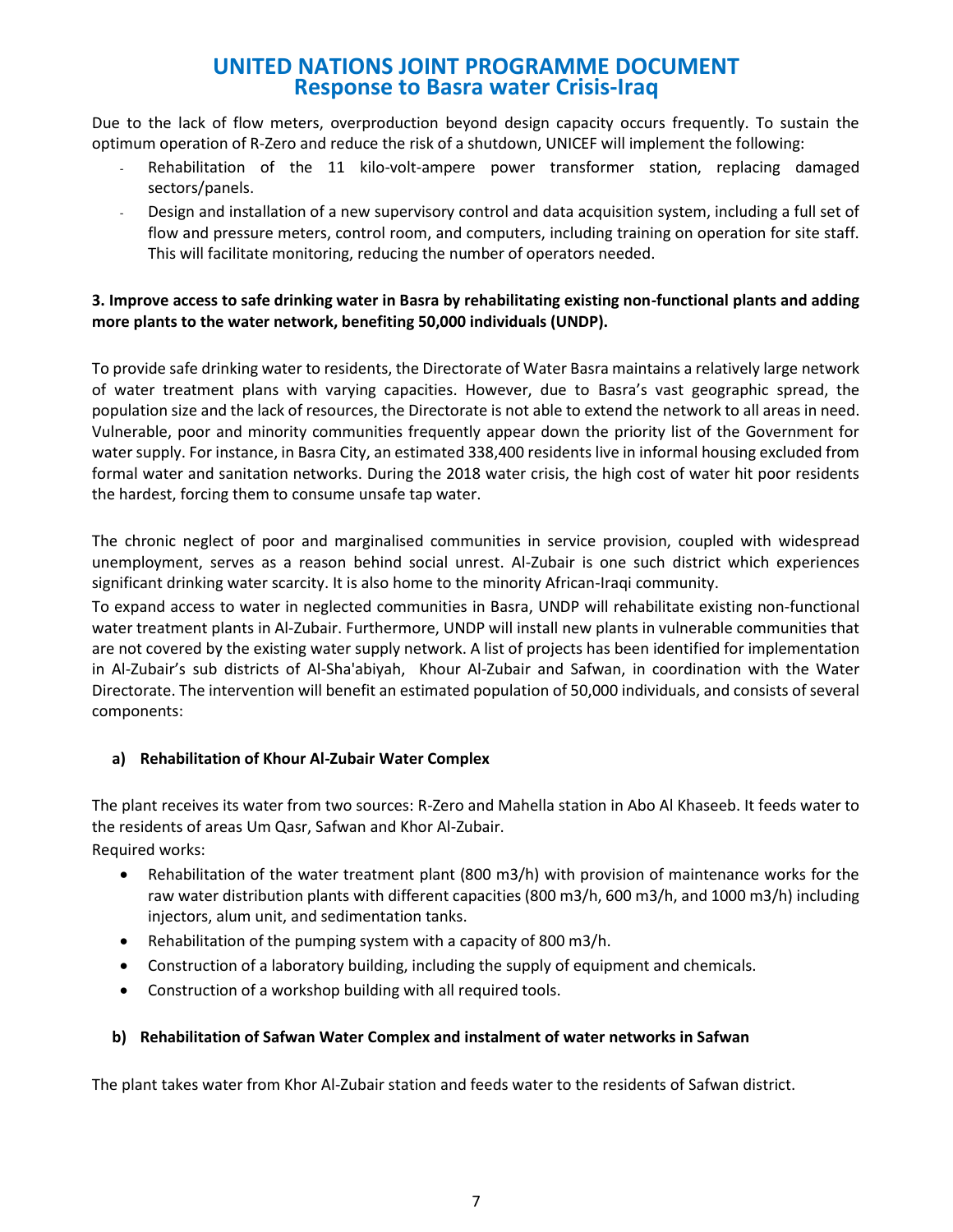Required works:

- Rehabilitation of the pumping system with a capacity of 300 m3/h, and a concrete basin with a capacity of 400 m3/h.
- Supplying and installing new pumps.
- Maintenance of the basin and cleaning of the sedimentation tank.
- Construction of new piping network and rehabilitation of network parts that suffer from a lack of access to water.

#### **c) Rehabilitation of Al-Sha'abiyah Central Water Complex, Division 1**

This water complex supplies water to the residents of Al Zubair district. It consists of several components with a total capacity of 2000 m3/h, vertical complex system, and 5 compact units of 400 m3/h each. Required works:

- Maintenance works for pumps, sedimentation tanks, and filters.
- Supply and install equipment and rehabilitate the Alum Unit (Holding tanks and Mixers)
- Supply and Install Equipment and rehabilitate the Chlorine Unit System (Injector pumps)

#### **d) Rehabilitation of Al-Sha'abiyah Central Water Complex, Division 2**

The water complex consists of several stations, 4 horizontal stations (pressure sand filter) of 200 m3/h each. Total delivery 800 m3/hr

Required works:

- Maintenance of filters and sedimentation tanks.
- Supplying and repairing the Main water Pumping unit.
- Supplying and repairing alum and chlorine injection systems.

#### **4. Improve access to safe drinking water through the provision of specialized unaccounted-for-water equipment which will be used to reduce water leakage, benefiting 75,000 individuals (UNICEF).**

This activity aims to reduce illegal connections, water loss and water contamination in two selected areas within Abo Al-Khaseeb and Al-Zubair district.

The intervention will include the provision of specialized equipment, software/GIS systems and the following: Digital, smart water meters for households installed and operationalised in 1500 households in two selected localities in Abo Al-khaseeb and Al-Zubair.

- Digital, smart water meters installed in 150 institutions, including governmental institutions, malls, hospitals, schools, provincial health centres, universities.
- Flow meters installed on main pipeline connections (15 tenfor two per districts).
- Leak detection equipment supplied.
- Household water conservation tools installed in 1500 households.
- 10 unaccounted-for-water campaigns (five per district).
- Training of 100 technical staff.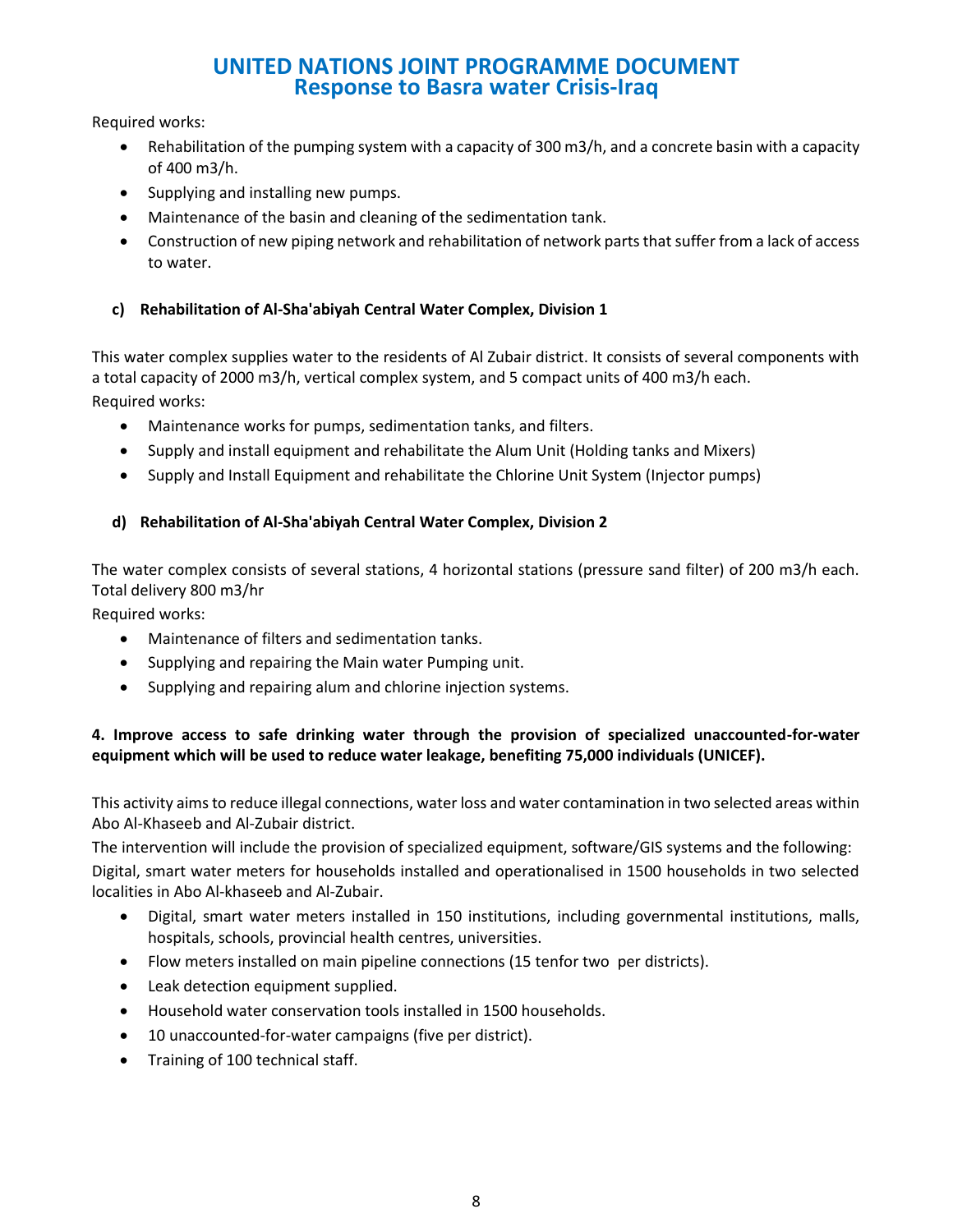# **4. Results framework**

#### *Table1:Results Framework*

| <b>UNDAF</b> (or other relevant framework) Outcome                                                                                                                                                                                                              |                                                                                                                                                             |                     |                            |                                                                         |                                     |                                            |           |                |     |       |
|-----------------------------------------------------------------------------------------------------------------------------------------------------------------------------------------------------------------------------------------------------------------|-------------------------------------------------------------------------------------------------------------------------------------------------------------|---------------------|----------------------------|-------------------------------------------------------------------------|-------------------------------------|--------------------------------------------|-----------|----------------|-----|-------|
| Joint Programme Outcome (if different from UNDAF Outcome), including corresponding indicators and baselines,                                                                                                                                                    |                                                                                                                                                             |                     |                            |                                                                         |                                     |                                            |           |                |     |       |
| <b>JP Outputs</b><br>(Give corresponding indicators and baselines)                                                                                                                                                                                              | Participating UN<br>organization-specific<br>Outputs                                                                                                        | Participating<br>UN | Participating<br><b>UN</b> | Implementin                                                             | Indicative<br>activities<br>foreach | Resource allocation<br>and indicative time |           |                |     |       |
|                                                                                                                                                                                                                                                                 |                                                                                                                                                             |                     | organization               | g Partner                                                               | Output                              | Y1                                         | <b>Y2</b> | Y <sub>3</sub> | N/A | Total |
| <b>JP OUTPUT 1</b><br>Improve access to safe drinking water in 100 schools in deprived<br>areas in south Basra by installing small-scale water desalination<br>and disinfection units beside new water tanks and piping<br>systems, benefiting 100,000 children | 100<br>schools<br>with<br>access to basic water<br>2) 100,000 children<br>accessing appropriate<br>WASH facilities and<br>hygiene in learning<br>facilities | <b>UNICEF</b>       |                            | Directorate of<br><b>Education and</b><br>UNICEF Private<br>contractors |                                     |                                            | х         | x              |     |       |
| <b>Baseline</b><br>Zero schools have access to safe drinking water in deprived                                                                                                                                                                                  |                                                                                                                                                             |                     |                            |                                                                         |                                     |                                            |           |                |     |       |

 $<sup>1</sup>$ . Please refer to the year wise breakdown provided in the Project Proposal.</sup>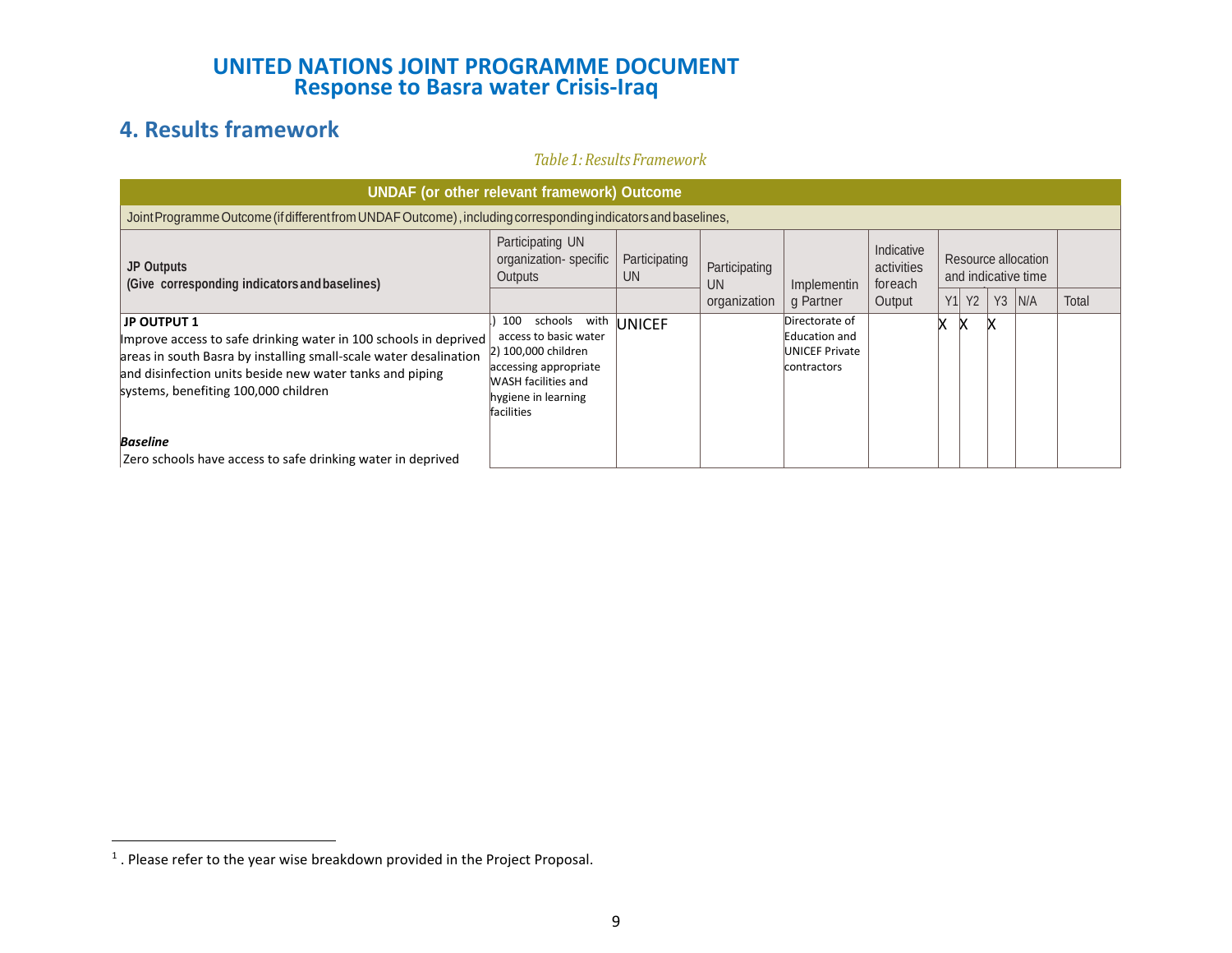# **UNITED NATIONS JOINT PROGRAMME DOCUMENT**

| Response to Basra Montgale Crisis-Unnetr                          |                                  |                       |   |   |   |  |
|-------------------------------------------------------------------|----------------------------------|-----------------------|---|---|---|--|
| areas in south Basra                                              |                                  | Directorate of        | x | X | x |  |
|                                                                   | people have access to            | water and             |   |   |   |  |
| <b>Indicators</b>                                                 | safe and sustainable             | <b>UNICEF Private</b> |   |   |   |  |
| # No. of schools with access to safe drinking water in deprived   | water services and living        | contractors           |   |   |   |  |
| areas of south Basra                                              | in water climate resilient       |                       |   |   |   |  |
| # No. of children benefiting from the safe drinking water supply  | communities                      |                       |   |   |   |  |
|                                                                   |                                  |                       |   |   |   |  |
| in schools                                                        |                                  |                       |   |   |   |  |
|                                                                   |                                  |                       |   |   |   |  |
| <b>JP OUTPUT 2</b>                                                |                                  |                       |   |   |   |  |
| Improve access to safe water by increasing the power supply for,  |                                  |                       |   |   |   |  |
| and automating the operation of, the R-Zero project, benefiting   |                                  |                       |   |   |   |  |
| 960,000 individuals.                                              |                                  |                       |   |   |   |  |
|                                                                   |                                  |                       |   |   |   |  |
| <b>Baseline</b>                                                   |                                  |                       |   |   |   |  |
| # R-Zero in Basra plant is not automated and not operating at     |                                  |                       |   |   |   |  |
| full capacity due to low power supply                             |                                  |                       |   |   |   |  |
| <b>Indicators</b>                                                 |                                  |                       |   |   |   |  |
|                                                                   |                                  |                       |   |   |   |  |
| # No. of individuals who would benefit from improved water        |                                  |                       |   |   |   |  |
| supply due to enhanced power supply and automation of the R-      |                                  |                       |   |   |   |  |
| zero plant                                                        |                                  |                       |   |   |   |  |
|                                                                   |                                  |                       |   |   |   |  |
| <b>JP OUTPUT 3</b>                                                |                                  |                       |   |   |   |  |
| Improve access to safe drinking water in Basra by rehabilitating  |                                  |                       |   |   |   |  |
| existing non-functional plants and adding more plants to the      |                                  |                       |   |   |   |  |
| water network, benefiting 50,000 individuals                      |                                  |                       |   |   |   |  |
|                                                                   |                                  |                       |   |   |   |  |
| <b>Baseline</b>                                                   |                                  |                       |   |   |   |  |
| The residents in target communities don't have access to safe     |                                  |                       |   |   |   |  |
| drinking water via the public network of water supply             |                                  |                       |   |   |   |  |
|                                                                   |                                  |                       |   |   |   |  |
| <b>Indicators</b>                                                 | 75,000 additional<br><b>UNDP</b> | Basra water           | x | X |   |  |
|                                                                   | people have access to            | directorate -         |   |   |   |  |
| # No. of beneficiaries who will get access to safe drinking water | safe and sustainable             | private               |   |   |   |  |
| via the public network of water supply                            | water services and living        | contractors           |   |   |   |  |
|                                                                   | in water climate resilient       |                       |   |   |   |  |
| <b>JP OUTPUT 4</b>                                                | communities                      |                       |   |   |   |  |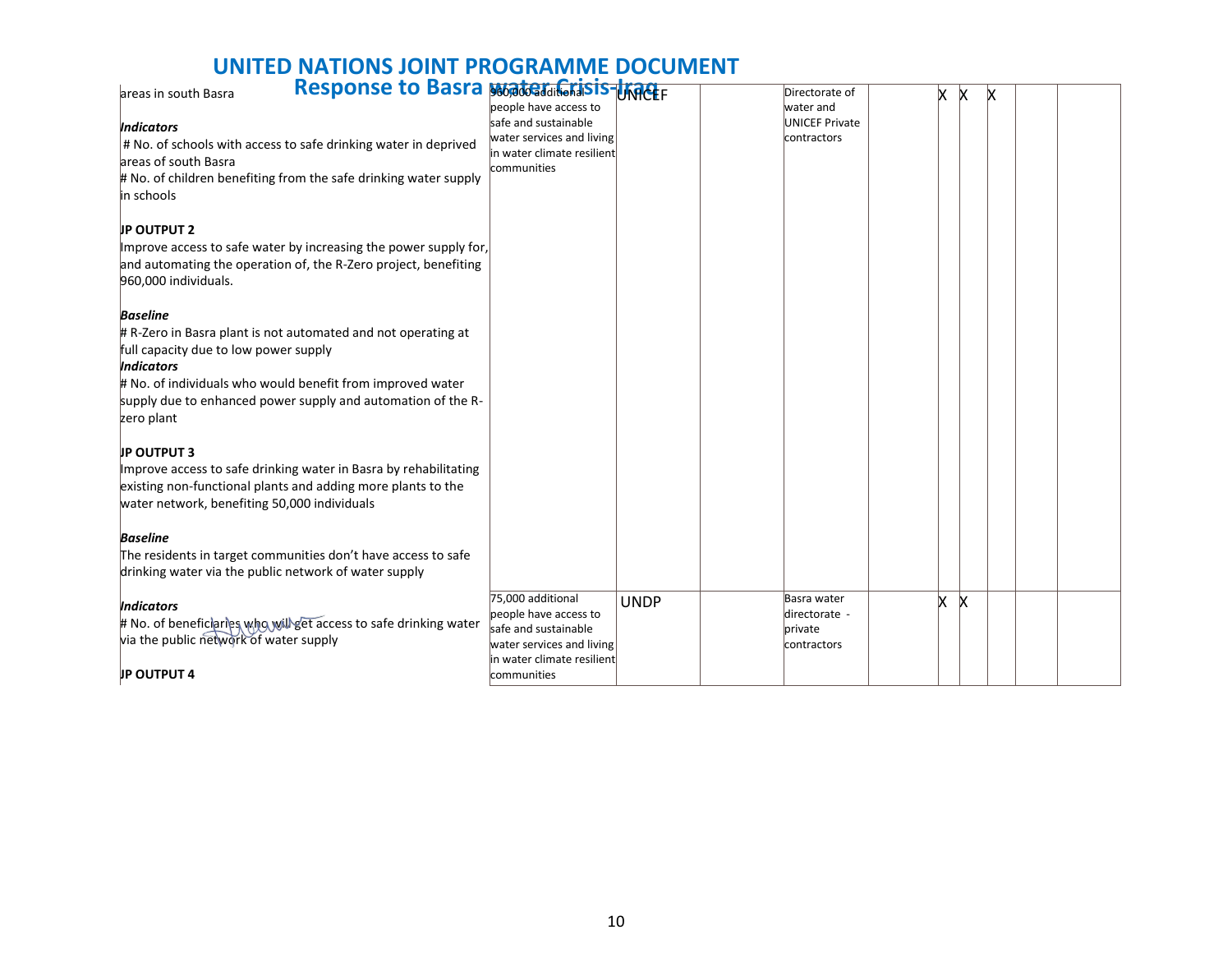| Improve access to safe drinking <b>Rate PLAMa and to Bala Ca</b><br>specialized unaccounted-for-water equipment which will be<br>used to reduce water leakage, benefiting 75,000 individuals<br><b>Baseline</b><br># no specialized equipment available to reduce water leakage<br><b>Indicators</b><br># No. of individuals who would benefit from the reduced water<br>leakage. | <b>50/00d additional is is-UKACEF</b><br>people have access to<br>safe and sustainable<br>water services and living<br>in water climate resilient<br>communities |  |  | Directorate of<br>water and<br><b>UNICEF Private</b><br>contractors |  |  | $X \mid X \mid x$ |  |  |
|-----------------------------------------------------------------------------------------------------------------------------------------------------------------------------------------------------------------------------------------------------------------------------------------------------------------------------------------------------------------------------------|------------------------------------------------------------------------------------------------------------------------------------------------------------------|--|--|---------------------------------------------------------------------|--|--|-------------------|--|--|
| UN organization 1: UNICEF                                                                                                                                                                                                                                                                                                                                                         | Programme Cost: 3,402,737                                                                                                                                        |  |  |                                                                     |  |  |                   |  |  |
|                                                                                                                                                                                                                                                                                                                                                                                   | Indirect Support Cost: 238,192                                                                                                                                   |  |  |                                                                     |  |  |                   |  |  |
| UN organization 2 : UNDP                                                                                                                                                                                                                                                                                                                                                          | Programme Cost: USD 2,807,954                                                                                                                                    |  |  |                                                                     |  |  |                   |  |  |
|                                                                                                                                                                                                                                                                                                                                                                                   | Indirect Support Cost: 196,557                                                                                                                                   |  |  |                                                                     |  |  |                   |  |  |
| Administrative Agent Recovery (1 % of the total<br>share of the AA's budget)                                                                                                                                                                                                                                                                                                      | 34,027                                                                                                                                                           |  |  |                                                                     |  |  |                   |  |  |

# **UNITED NATIONS JOINT PROGRAMME DOCUMENT**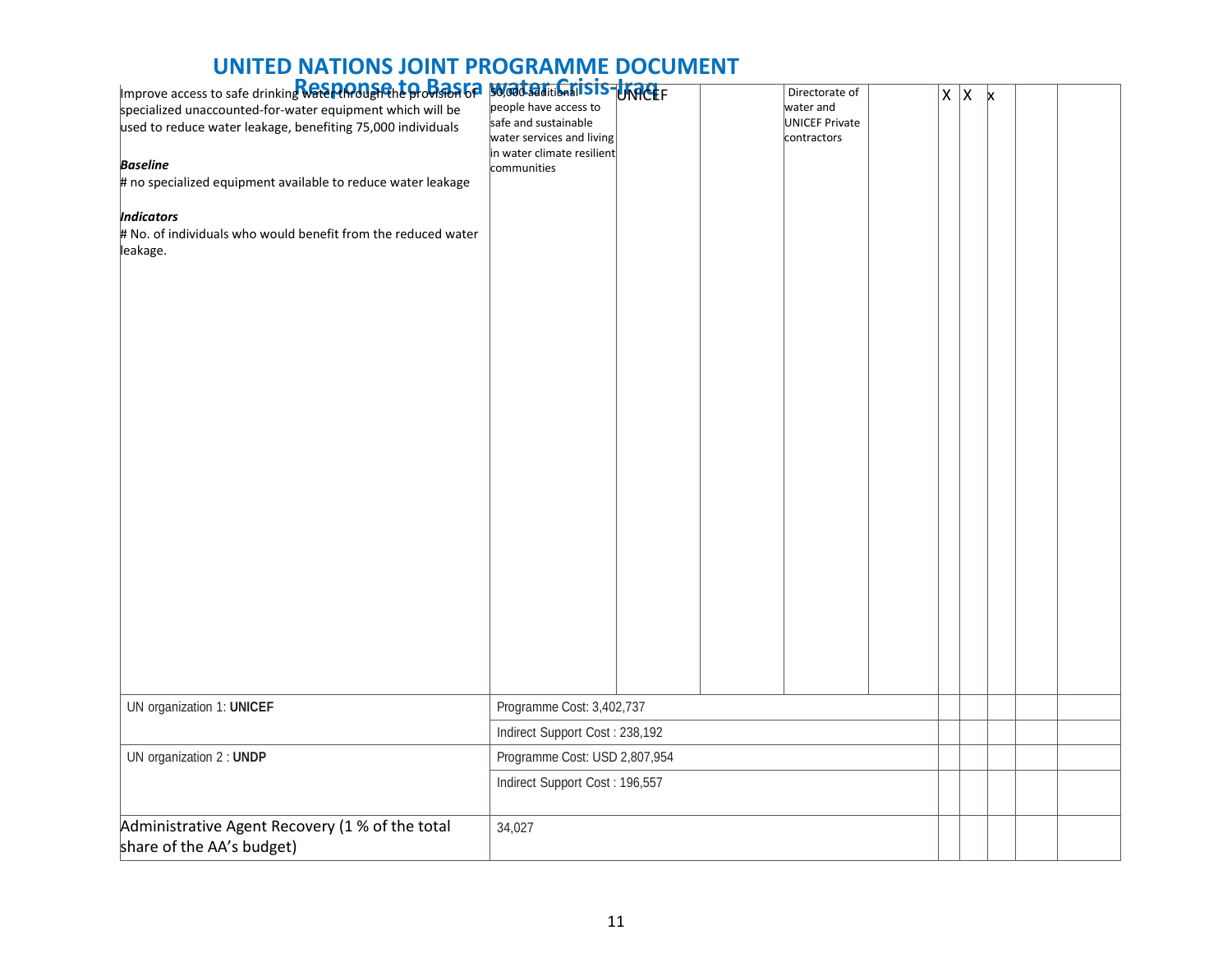## **UNITED NATIONS JOINT PROGRAMME DOCUMENT**

| Iraq Trust Fund Recovery Pasponse to Basra water Crisis-Iraq |                                |  |  |
|--------------------------------------------------------------|--------------------------------|--|--|
| <b>Total</b>                                                 | Programme Cost: 6,210,691      |  |  |
|                                                              | Indirect Support Cost: 530,883 |  |  |
| <b>GRAND TOTAL</b>                                           | 6,741,574                      |  |  |

\* Resource allocation may be agreed at either output or indicative activity level.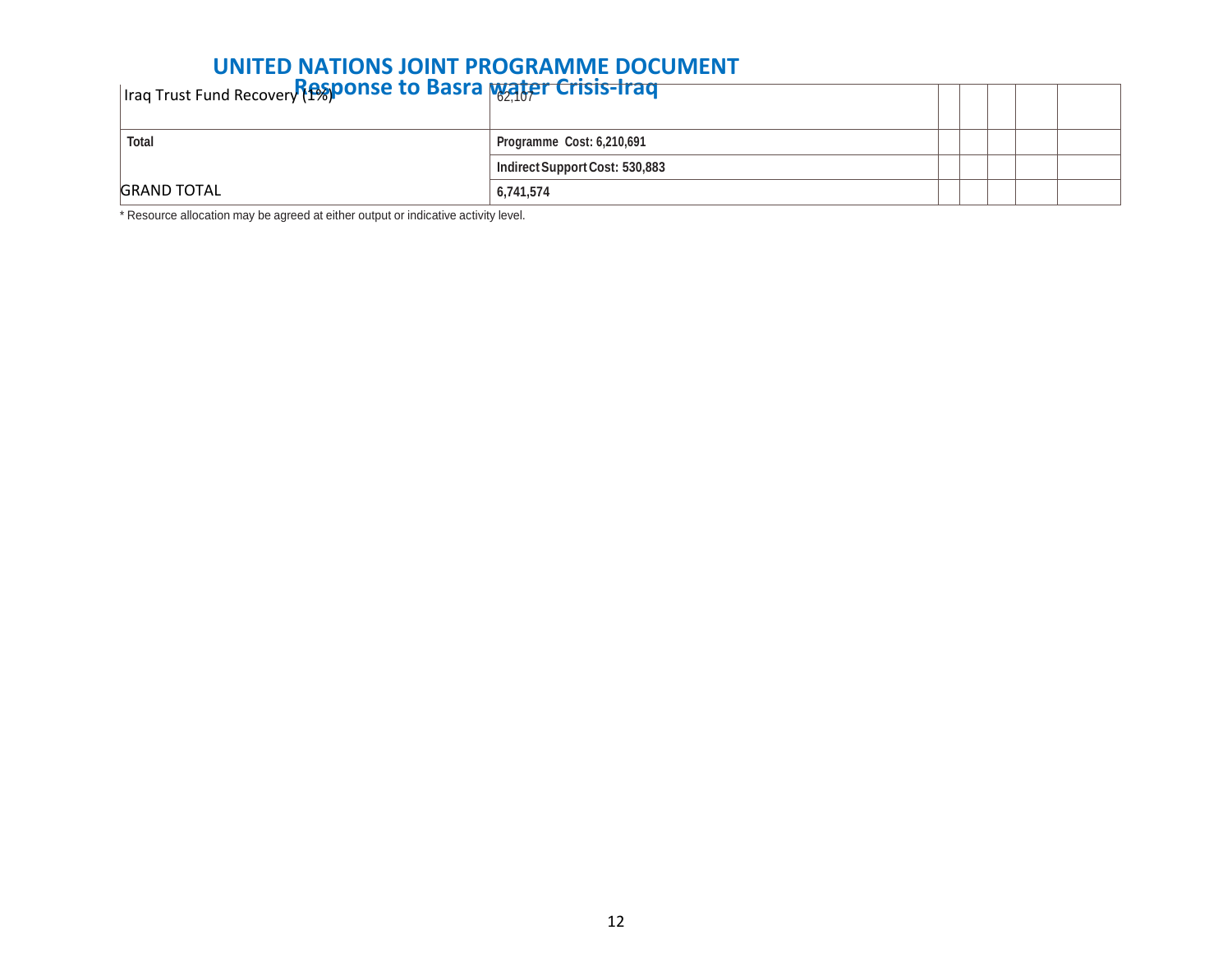### **5. Management and coordination arrangements**

The management and coordination arrangements of the joint programme will follow the **[UNDG's](https://undg.org/wp-content/uploads/2015/02/Guidance-Note-on-Joint-Programmes.pdf) [Guidance](https://undg.org/wp-content/uploads/2015/02/Guidance-Note-on-Joint-Programmes.pdf)  [Note on Joint Programmes.](https://undg.org/wp-content/uploads/2015/02/Guidance-Note-on-Joint-Programmes.pdf)**

The Joint Programme will be supported by a coherent governance structure, with clear lines of accountability and decision-making to deliver agency-specific projects and joint programmes adhering to principles of 'DeliveringasOne'.Abrief descriptionof eachentity ofthe governance structure is provided below, with detailed Terms of Reference are contained in the **Annexes.**

The Joint Programme will be jointly managed and implemented by UNICEF and UNDP (thereinafter referred as "Participating UN Organizations" or PUNOs) and the UNICEF as Administrative Agent. The pass-through funding modality will be used with the Multi-Partner Trust Fund Office (MPTF Office) Of the UNICEF serving as the Administrative Agent (AA) for the Joint Programme. The AA's functions are fully described in the Fund Management Arrangement Section below.

The coordination mechanisms ensure the implementation of the Joint Programme under the principles of "DeliveringasOne".Thiswill increase theefficiencyofdeliveryofhumanitarian response.

### **5.1 Joint Programme coordination**

### **5.1.1 Joint Steering Committee**

The Humanitarian Country Team, chaired by the Humanitarian/Resident Coordinator was established as a centerpiece of the humanitarian coordination architecture and will collaborate with the Steering Committee of the Joint Programme. The Steering Committee is composed of the representatives of all signatories to the Joint Programme document with similar level of decision-making authority, including representatives of the Participating UN Organizations and the national coordinating authority. The objective of the Steering Committee under the leadership of the Humanitarian/Resident Coordinator is to:

- Ensure that the activities of the organizations are coordinated, and that humanitarian action in Iraq is principled, timely, effectively and efficiently, and contribute to longer-termrecovery.
- Overall management and coordination of the Joint Programme.
- Provide oversight, supervision and management of the joint programme.
- Ensure that the Joint Programme is in line with the global humanitarian response by the Government of Iraq and the humanitarian partners.

The Steering Committee is the decision-making authority, the highest body for strategic guidance ensuring fiduciary and management oversight and coordination.

The Steering Committee facilitates the collaboration between participating UN organizations and the GoL for the implementation of the Joint Programme. It reviews and approves the Joint Programme Document and work plans, provides strategic direction and oversight, reviews the implementation progress and addresses problems. The SC reviews and approves progress reports budget revisions, and evaluation reports, notes audit reports (published in accordance with each PUNOs' disclosure policy), and initiates investigations (if needed).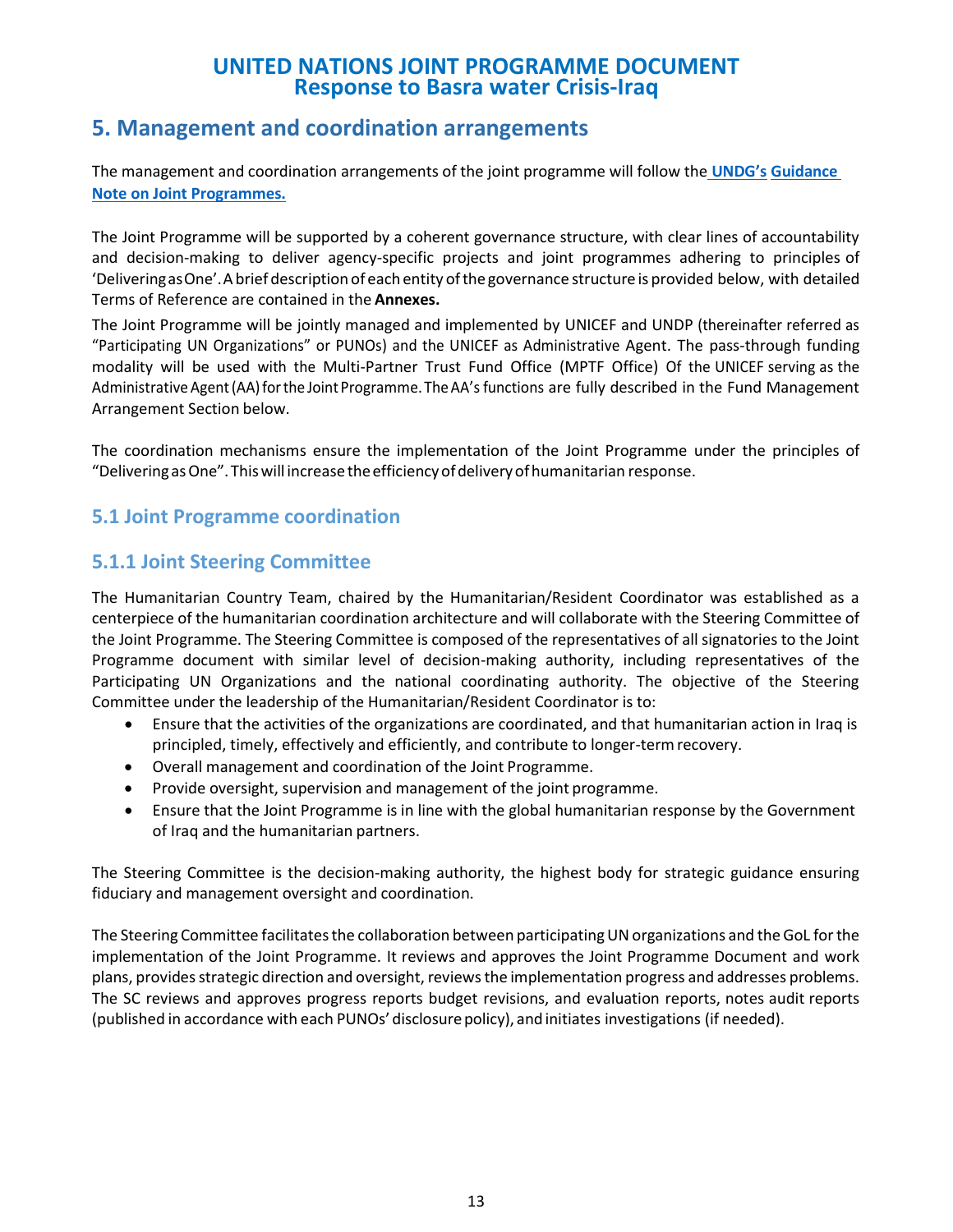The Steering Committee will meet at least annually, and on a more frequent basis including on an ad hoc basis in keeping with the agreement by the Steering Committee, to ensure close monitoring throughout the implementation period of the Joint Programme.

#### **5.2 Joint Programme Management at Component Level**

The main management principle isthat the 'implementation' of the Joint Programme components will be carried out by individual Participating UN organizations.

Therefore, internal coordination on each of the component outcomes will be ensured by each participating UN organization, and monitoring based on individual outputs will also be conducted by the UN organizations. Output-level internal coordination between the Participating UN organizations and theirimplementingpartners willtakeplaceaccordingtoeachUNorganization'spolicies.

The following entities will also be involved, in various forms described below, in implementation of the Joint Programme.

**The Humanitarian Coordinator/Resident Coordinator** guides the strategic implementation of the JP. For all UN related issues and activities or agency specific events that have broader UN relevance, the UN system in Iraq will strive to speak with 'one voice' through the UN Resident Coordinator or through an UN participating Organizations' head on behalf of the HCT.

**Heads of Participating UN Organizations** will interact with the line ministries for the purposes of implementation of the interventions, monitoring and evaluation, advocacy and representation.

#### **Participating UN Organizations**

The participation of UN Organization is differentiated by their contribution and/or role that they may play. Participating UN Organization may play one or more of several roles as mutually agreed with the UN Resident Coordinator and the PUNOs: as a substantive financial contributor, as the implementing authority of defined agency-specific projects and/or joint programmes, as an implementing partner or party providing technical advice or other specified inputs and services, as an occasional or ad hoc technical

/ policy advisor on normative issues, or as an advocate on a particular UN issue or convention. Some participating agencies will play a substantive leadership role in the JP outcome areas.

#### **The Office of the Resident Coordinator**

The Office of the UN Resident Coordinator is responsible for support to the strategic leadership role of the RC/HC on the JP. It provides support for all the designated tasks for the RC/HC.

#### **Administrative Agent**

UNICEF functions asthe JP's Administrative Agent, and assuch is responsible for financial administration of this JP: that is, managing contributions from the donor, disbursements, accounting,maintaining supporting systems, and audit. In addition, compiles financial and narrative reports from participating agencies and submits reports to the Resident Coordinator for dissemination to partners.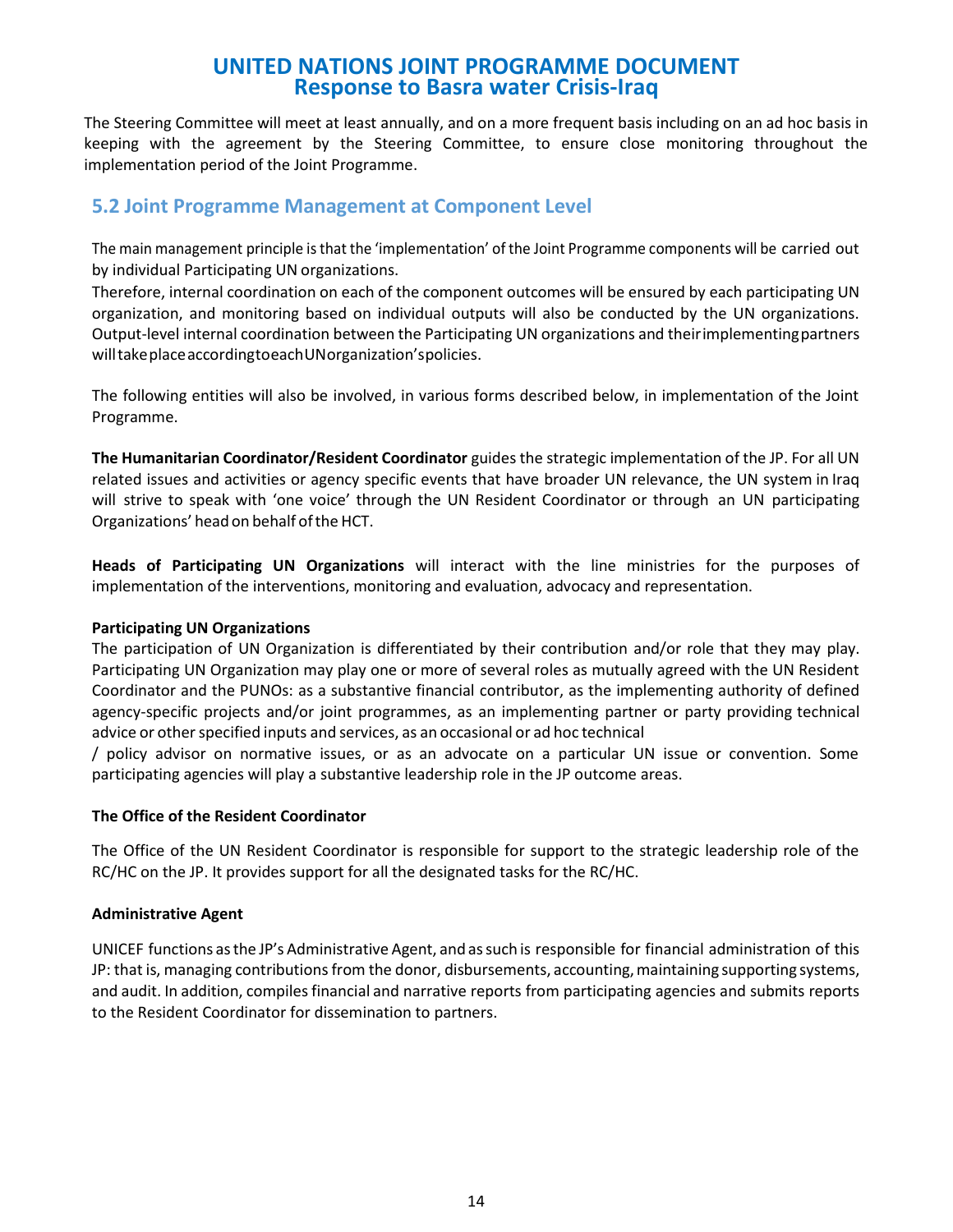#### **5.3 Technical Coordination and Convening Agent**

Joint Programme Coordination will be organized between UN agency focal points for each component, under the leadership of the Heads of the respective Agencies. The Resident Coordinator's Office will support this process at technical level and report to the SC if and where required. If required the UN Disaster Risk Management Team will provide technical support. The Resident Coordinator's Office will ensure that the Administrative Agent – and therefore subsequently the donor – will be provided with the necessary reporting and monitoring material. UNICEF in the form of the RCO will ensure these roles, through its function as a convening agent.

The UNICEF Country Office/RCO, as the Convening Agent, is responsible for operational and programmatic coordination: It coordinates all the Joint Programme partners, coordinates and compiles annual work plans and narrative reports, coordinates monitoring of annual targets, calls and reports on Steering Committee meetings, facilitates audits and evaluation, and reports back to the Steering Committee.

The Convening Agent is involved in day-to-day coordination, but does not hold any financial or programmatic accountability beyond the implementation of the coordination component.

The Joint Programme Coordination Team will be established with participation of the designated Programme Officers of the Participating UN Agencies (not funded additionally through this Joint Programme) with a responsibility to coordinate the planning and implementation for the Joint Programme, assuring the quality of the implementation and reporting vis-à-vis the Steering Committee, as well as ensuring the joint approach to the crosscutting themes, such as visibility. The Team consisting of the senior focal points per agency will meet once a month, chaired by the RC or her delegate to review the progress, work-plans and ensure the coordinated implementation.

#### **5.4 Capability and capacity of partners**

#### **UNICEF**

UNICEF Iraq's vision is to accelerate progress for child survival, development and protection through innovative strategies and integrated approaches, decentralization and strategic partnerships as part of a coordinated United Nations (UN) efforts to help Iraq achieve the 2030 Sustainable Development Goals (SDGs). UNICEF will continue with a humanitarian and development response plans ensuring protection, service delivery and timely action, while at the same time investing in longer-term social service investments. Partnerships with Government, NGOs, civil society and the private sector will be leveraged to greater effect, and innovation and social mobilization are to be harnessed strategically for exponential change. UNICEF's contribution will be operationalized through an approach that connects policies at the federal level with efforts to build capacities of systems and services (construction of schools, health centers and child friendly spaces, etc.) where they are lacking at sub-national levels and simultaneously generate demand for services through sustained community engagement and social mobilization. Sector specific niche as below.

UNICEF is the leading agency in the WASH sector and is recognized as a strong partner in Iraq both by the Government and partners. UNICEF's ability to work both upstream (with the federal, regional and local governments) and downstream (with communities, civil society, Local non-governmental organizations etc.) differentiates it from other development organizations. UNICEF works alongside other UN agencies including WHO, UN-HCR, OCHA, IOM, and UN-HABITAT. Key partnerships with the Government of Iraq include: Ministry of Planning, Ministry of Construction, Housing and Public Municipalities, Ministry of Municipalities and Tourism (KR-I), Mayoral-ty of Baghdad, Mayors of affected Governorates, Ministry of Water Resources and various Directorates of Water, Sewerage, Groundwater, and Municipalities, Government Emergency Cells, and Ministry of Health and Environment. UNICEF Iraq is well positioned to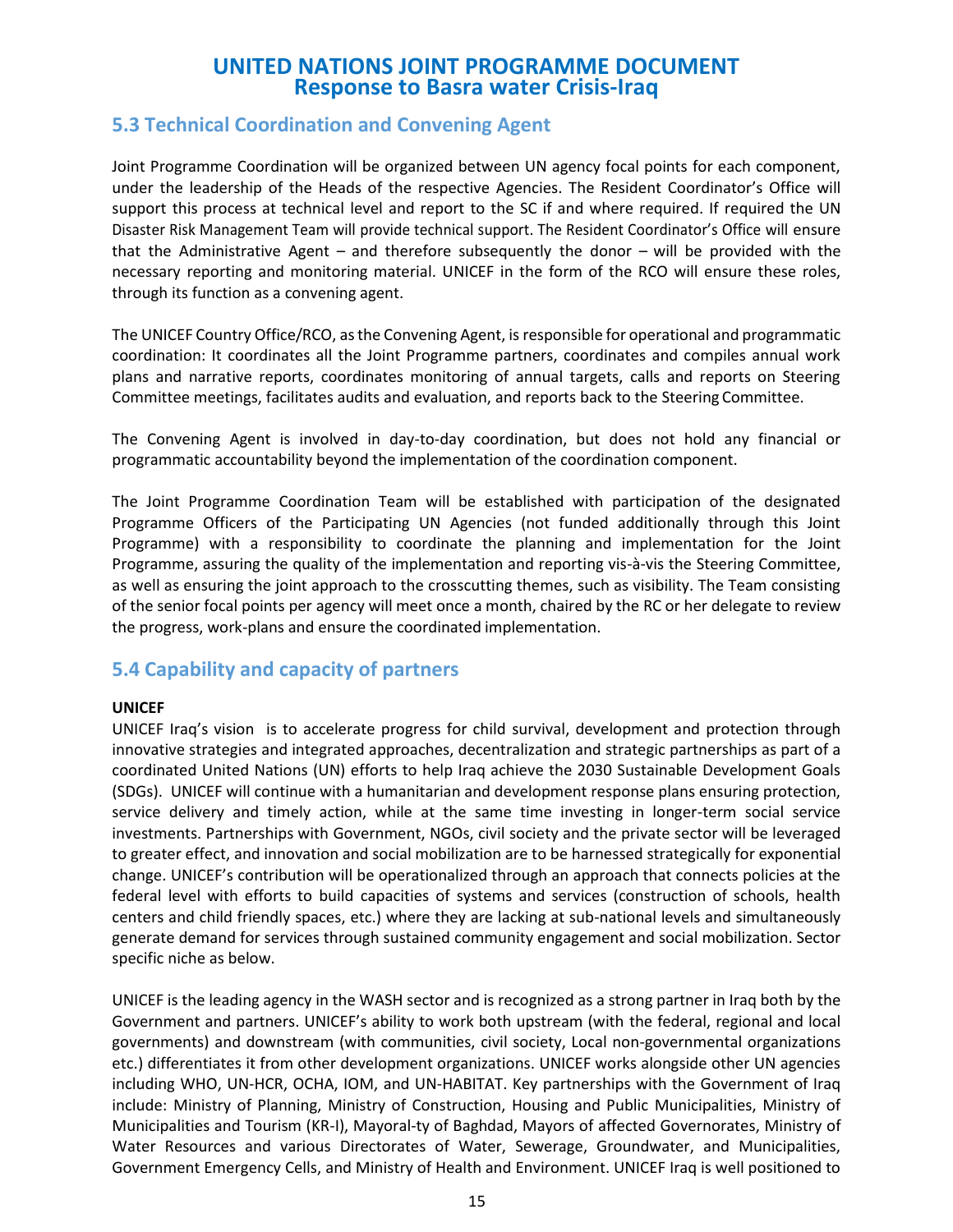directly influence all major decisions made on policy, planning, and budgeting within the social sectors. UNICEF Iraq's ability to influence at the policy level is directly linked to our presence on the ground, particularly in areas where the most vulnerable children live. Due to its impact across multiple sectors, WASH is a highly cost-effective undertaking. Based on global data, every dollar investment in the sector yields, on average, four dollars in benefits. Given the specificities around Iraq and the sub-optimal performance of the public health sector, the cost effectiveness may reach 6 dollars. This analysis underlines the centrality of WASH to the development agenda and the fundamental linkage to UNICEF's focus on supporting the most vulnerable children. When we provide a child with access to water and sanitation, we prevent disease. We improve her nutrition and well-being. We reduce the chance child will be stunted. We increase the likelihood the child will attend school, and "learn and earn" more in the future, and thus contribute to the well-being of children, families and society. UNICEF also works with adolescent and young influencers, including those on social media, to promote awareness and deliver social and behavioral change interventions. UNICEF is also building the capacity to raise awareness and promote healthy practices of key influencers, including community groups, women and youth groups, health workers, organizations of people with disabilities, and community volunteers. UNICEF will focus not only on technical factors, but also social, institutional, environmental factors and encourage a greater role for the private sector in achieving sustainable services at scale. Private sector water and sanitation firms have played a significant role in developing WASH infrastructure in supporting the improvement of WASH facilities and apply new technologies rehabilitation efforts in affected governorates, as well as across the country. Under the 2020-2024 Country Programme signed with the Government of Iraq, UNICEF will prioritize support for accelerating access to quality WASH services that help to reduce newborn, infant and child mortality among the most vulnerable populations and in the least-served areas through improved access to safe water supply; improved access to quality sanitation services and facilities of appropriate quality, proper management of sewage and drainage. WASH programme is in line with UNICEF Strategic Plan, 2018–2021 (Goal 4 to ensure safe and clean environment) and contribute to achieve UNSDCF five country specific outcomes, that is; Achieving Social Cohesion, Protection and Inclusion; Growing the Economy for All; Promoting Sustainable Climate Action and Strengthening National Institutions and Services. The human rights to water and sanitation are at the core of the UNICEF mandate for children. Not only are poor hygiene, and lack of access to safe water and sanitation systems leading causes of child mortality and morbidity, they contribute to undernutrition and stunting, and they act as barriers to education for girls and to economic opportunity for the poor. WASH is essential in health care facilities, schools and early childhood development centers, but equally, these institutions offer platforms for engaging children in actions that promote behavior change related to hygiene, sanitation and water.

#### **UNDP**

Present in Iraq since 1976, UNDP is committed to supporting the Government and people of Iraq during their transition towards reconciliation, reform and stability. Our support ranges from promoting emergency livelihoods and community dialogue in districts impacted by the humanitarian crisis, to helping stabilize newly liberated areas, to providing technical assistance in support of governance reforms and decentralization.

UNDP supports four interlinked, inclusive and holistic development pathways. Underpinned by a resilience-based strategy that addresses the needs of the most vulnerable communities, those pathways are: Strengthened stabilization; Diversified pro-poor economic growth for sustainable livelihoods; Improved governance with accountable institutions that protect the rights of vulnerable groups and pave the way for citizen-state trust; and Decreased fragility to climate change.

UNDP has been operating in Basra for sometime and has an office in Basra. Increasing water supply and livelihoods have been the two main areas of support of UNDP to the Government of Basra. UNDP has helped to prepare a strategy on Management of Water5 Crisis in Basra in 2016, and Promoting Sustainable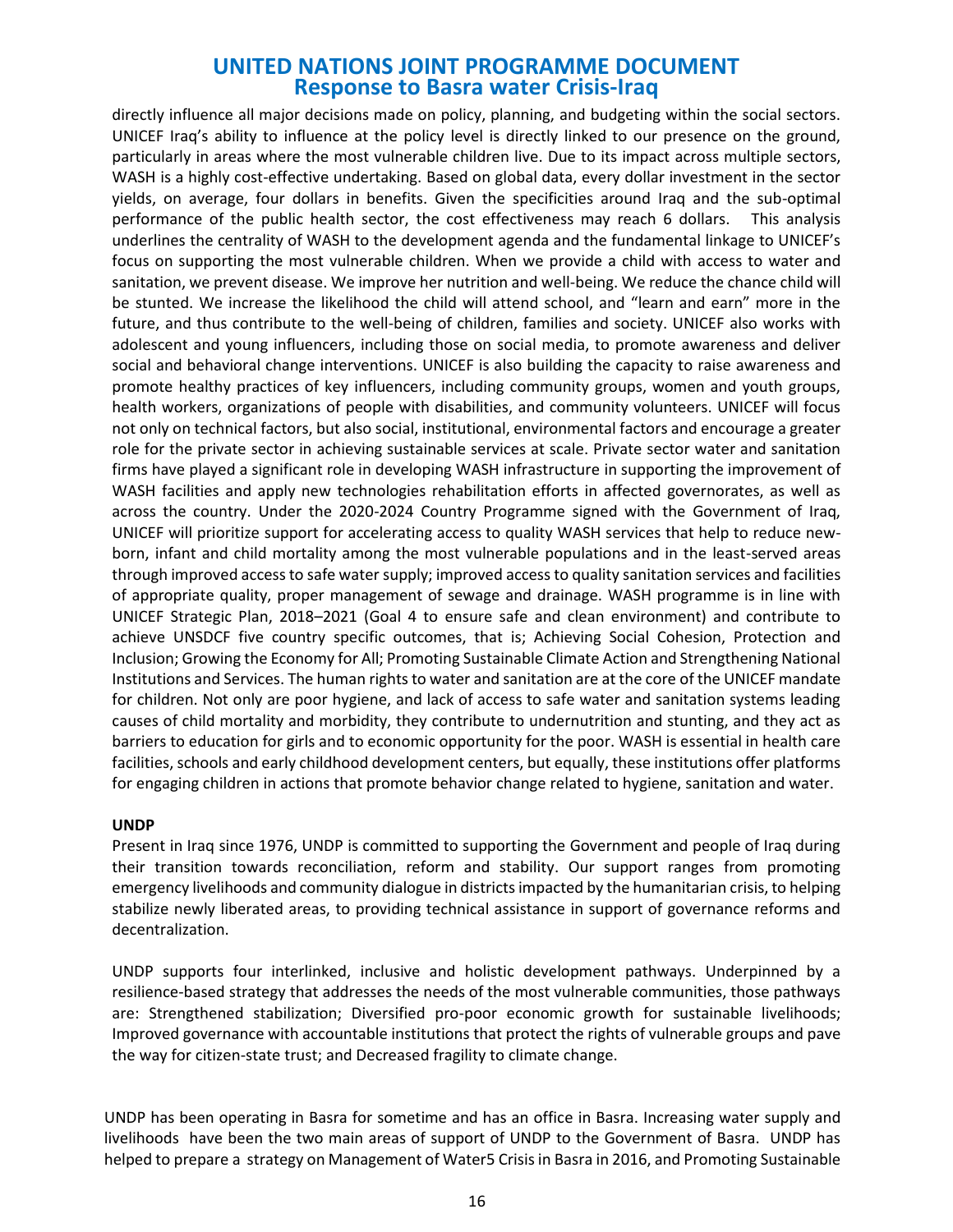Water Supply and Sanitation Services in Shatt el-Arab Basra in 2016. UNDP is providing third party monitoring services to the JICA funded water projects in Basra. Since 2019 UNDP has been implementing rehabilitation of seven water treatment plants in different parts of Basra Governorate targeting about 125,000 beneficiaries in most vulnerable communities. In 2019 UNDP also supported over 450 men and women in Basra with income generation schemes through Small and Micro Enterprises grants, training and job placement in the private sector. Before the implementation of this intervention a Conflict-based Development Analysis in Basra was conducted into order to identify potential risks and how Project interventions could have a positive effect on reducing conflict and promoting peace and stability. UNDP also provides support to financial management capacity development of the Basra government.

### **6. Fund Management**

The programme will be using a pass-through fund management modality where UNICEF Office will act as the Administrative Agent (AA) under which the funds will be channeled for the programme through the AA. UNDP, the participating UN organization receiving funds through the pass-through will sign a standardized Memorandum of Understanding with the AA.

The Administrative Agent will:

- Establish a separate ledger account under its financial regulations and rules for the receipt and administration of the funds received from the donor(s) pursuant to the Administrative Arrangement. This Joint Programme Account will be administered by the Administrative Agent in accordance with the regulations, rules, directives and procedures applicable to it, including those relating to interest;
- Make disbursements to Participating UN Organizations from the Joint Programme Account based on instructions from the Steering Committee, in line with the budget set forth in the Joint Programme Document.

The Participating UN Organizations will:

- Assume full programmatic and financial responsibility and accountability for the funds disbursed by the AA.
- Establish a separate ledger account for the receipt and administration of the funds disbursed to it by the Administrative Agent.
- Each UN organization is entitled to deduct their indirect costs on contributions received according to their own regulation and rules, considering the size and complexity of the programme. Each UN organization will deduct 7% as overhead costs of the total allocation received for the agency.

The MPTF Office as the Convening will charge fee of one per cent (1%) of the total contributions made to the Joint Programme for the Iraq Recovery Trust Fund.

UNICEF Country Office, as 'lead agency' will consolidate narrative reports provided by the Participating United Nations Organizations. As per the MoU:

• Annual narrative progress report and the final narrative report, to be provided no later than three months (31 March) after the end of the calendar year.

The MPTF Office will:

• Prepare consolidated narrative and financial progress reports, based on the narrative consolidated report prepared by the UNDP Country Office and the financial statements/ reports submitted by each of the Participating UN Organizations in accordance with the timetable established in the MoU;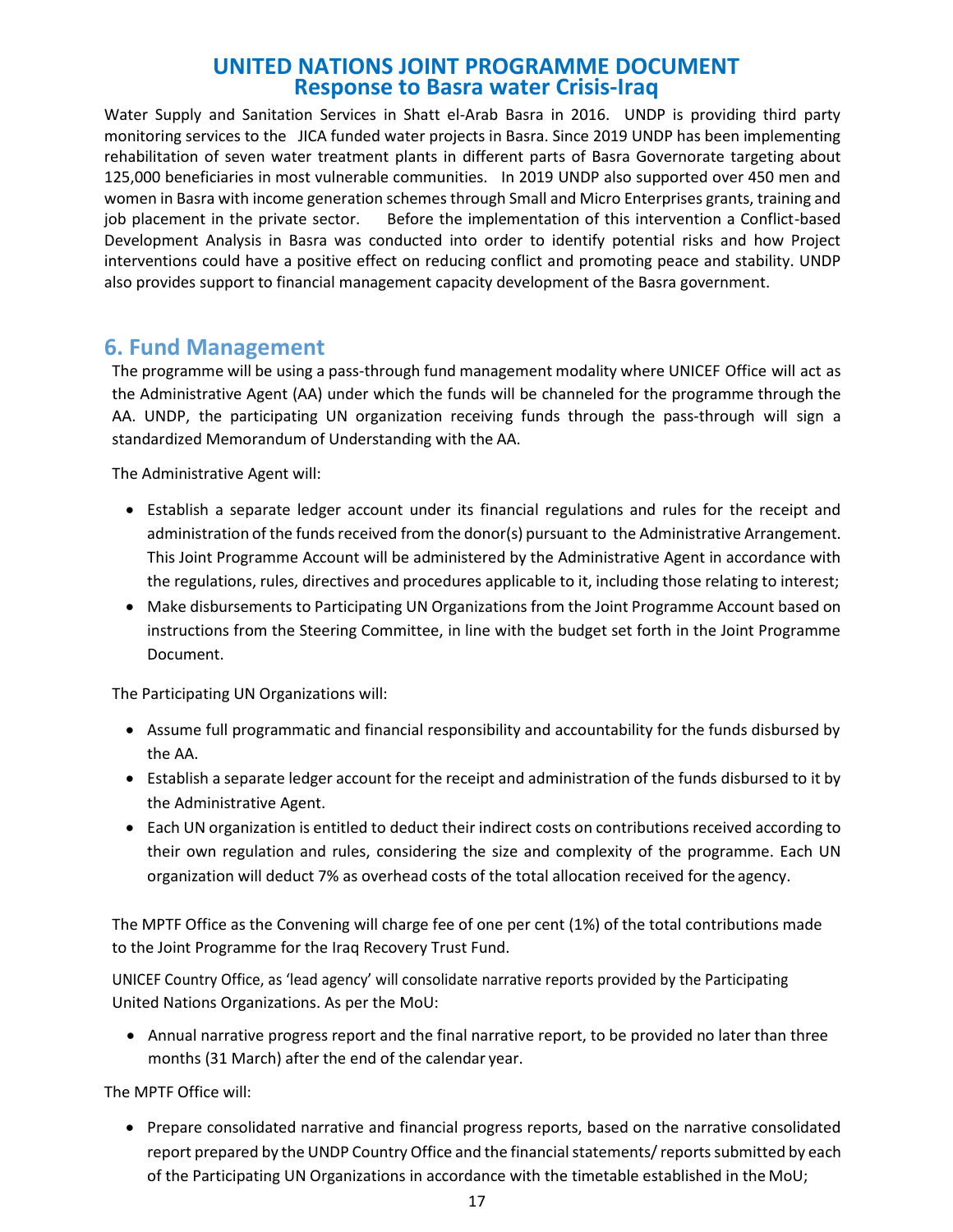- Provide those consolidated reports to each donor that has contributed to the Joint Programme Account, as well as the Steering Committee, in accordance with the timetable established in the Administrative Arrangement.
- Provide the donors, Steering Committee and Participating Organizations with:
	- Certifiedannualfinancialstatement("SourceandUseofFunds"asdefinedbyUNDGguidelines) to be provided no later than five months (31 May) after the end of the calendar year;
	- Certifiedfinalfinancialstatement("SourceandUseofFunds")tobeprovidednolaterthanseven months (31 July) of the year following the financial closing of the Joint Programme.

**Budget Preparation -** The Programme Coordinator will prepare an aggregated/consolidated budget, showing the budget components of each participating UN organization.

**Accounting -** Each UN organization will account for the income received to fund its programme components in accordance with its financial regulations and rules.

#### **Admin Fees and Indirect Costs**

- **Administrative Agent:** The AA (UNICEF) shall be entitled to allocate one percent (1%) of the amount contributed by the donor, for its costs of performing the AA's functions.
- **Participating UN Organizations:** Each UN organization participating in the joint programme will recover indirect costs in accordance with its financial regulations and rules and as documented in the Memorandum of Understanding signed with the AA.

**Interest on funds -** Interest will be administered in accordance with the financial regulations and rules of each UN organization and as documented in the Standard Administrative Arrangement signed with the donor.

## **7. Monitoring, Evaluation and Reporting**

UN agencies implement stringent monitoring and evaluation processes for all programmes. For this project, field office staff will meet regularly with partners and the Government to monitor its implementation. Implementing partners will provide regular reports as stipulated in the partnership agreement. Data collection is done through the Activity Info Database on a monthly basis.

UNICEF and UNDP, along with the Directorates of Water, Education, and Health & Environment and other partners, will organize joint monitoring visits to all project sites, in addition to regular programme monitoring and spot-checks. Besides these visits, UN Partners will monitor and verify data with beneficiaries on a continuous basis.

In terms of financial management, UN agencies have comprehensive financial rules and regulations to ensure that appropriate internal control mechanisms are in place to establish cash-management and resource-transaction processes in the field. All elements of financial management and internal control are addressed, including management accountability, receipt, custody, and disposal of funds, risk management, and conformity to budget guidelines. All offices are regularly audited to ensure compliance. Strict policies and procedures are imposed relating to the monitoring of cash transfers to implementing partners. Among other things, UN staff must seek assurance on the financial management capacity of the partner. For this project, the two involved UN agencies will monitor the commercial utilization of the project via the VISION financial and programme management software, and in line with budgets agreed with the Government of the Netherlands.

The involved agencies will document all project assessment reports, meeting minutes, meeting outcomes,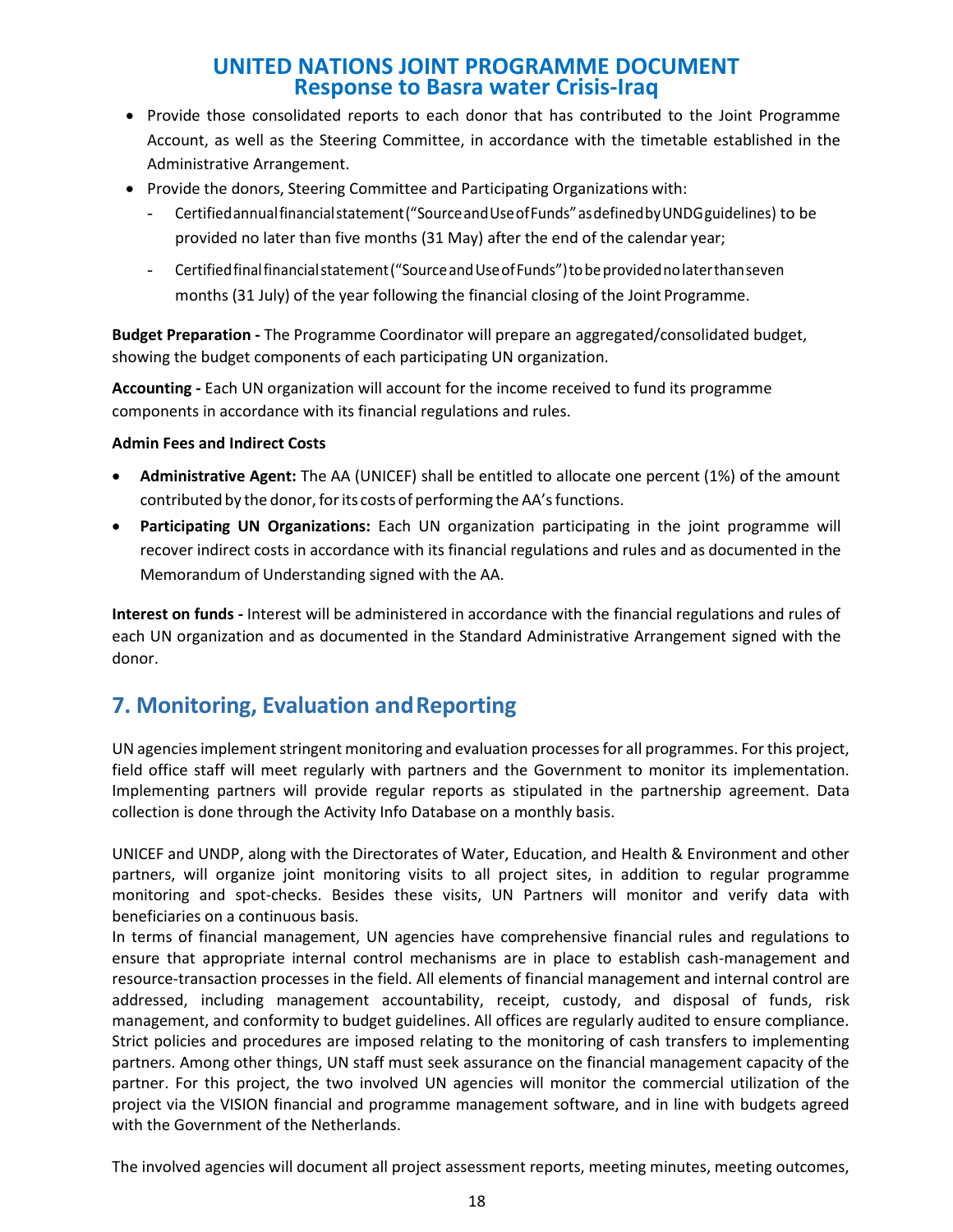and public relations activities. Throughout the lifespan of the project, the two UN agencies will collaboratively share relevant information with the Government of the Netherlands' monitoring agents to ensure implementation of activities as per the Cooperation Agreement.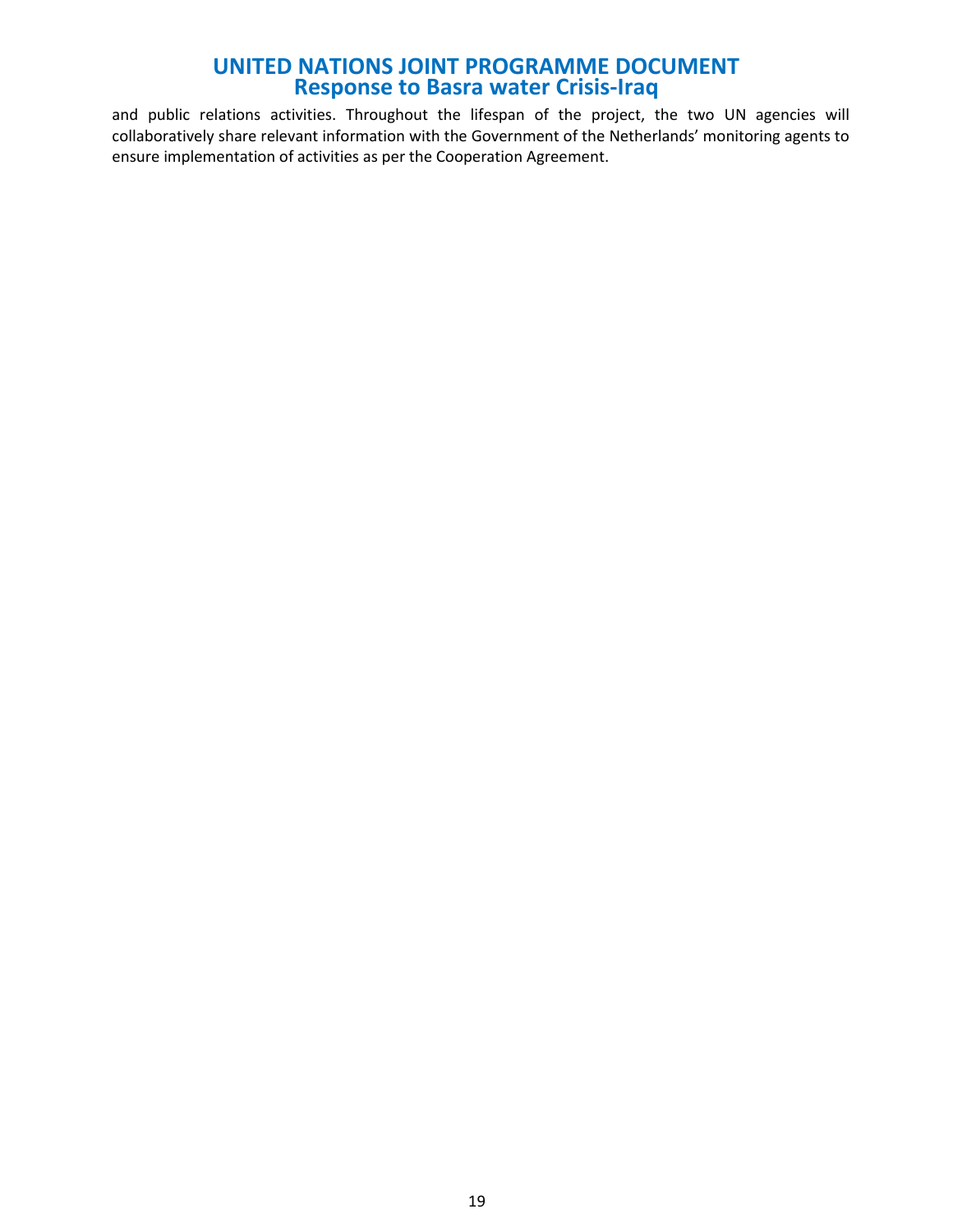|                                                                                                                                                                                                                                                                          |                                                                                                                                                                                                                                                                                                                   |                                                                                              | <u>TUDIC 2. JUNICI TUYFUNING MUNICULITY FEUNDONUM [JI MI J</u><br><b>Collection</b> |                                                                                                                  |                                                                                                                                                                                                                                                                                                                                                          |
|--------------------------------------------------------------------------------------------------------------------------------------------------------------------------------------------------------------------------------------------------------------------------|-------------------------------------------------------------------------------------------------------------------------------------------------------------------------------------------------------------------------------------------------------------------------------------------------------------------|----------------------------------------------------------------------------------------------|-------------------------------------------------------------------------------------|------------------------------------------------------------------------------------------------------------------|----------------------------------------------------------------------------------------------------------------------------------------------------------------------------------------------------------------------------------------------------------------------------------------------------------------------------------------------------------|
| <b>Expected Results</b><br><b>Outcomes</b><br>& outputs)                                                                                                                                                                                                                 | <b>Indicators (with</b><br><b>baselines</b><br>& indicative<br>timeframe)                                                                                                                                                                                                                                         | <b>Means of</b><br>verification                                                              | methods (with<br>indicative time<br>frame & frequency)                              | <b>Responsibilities</b>                                                                                          | <b>Risks &amp; assumptions</b>                                                                                                                                                                                                                                                                                                                           |
| From Results Framework (Table<br>1)                                                                                                                                                                                                                                      | <b>From Results</b><br>Framework (Table 1)<br>Baselines are a measure<br>of the indicator at the<br>start of the joint<br>programme                                                                                                                                                                               | From identified data<br>and information<br>sources                                           | How is it to be<br>obtained?                                                        | Specific<br>responsibilities of<br>participating UN<br>organizations<br>(including in case of<br>shared results) | Summary of assumptions and risks for each<br>result                                                                                                                                                                                                                                                                                                      |
| <b>JP OUTPUT 1</b><br>Improve access to safe drinking<br>water in 100 schools in deprived<br>areas in south Basra by installing<br>small-scale water desalination and<br>disinfection units beside new<br>water tanks and piping systems,<br>benefiting 100,000 children | <b>Baseline</b><br>Zero schools have access to<br>safe drinking water in<br>deprived areas in south Basra<br><b>Indicators</b><br># No. of schools with access<br>to safe drinking water in<br>deprived areas of south Basra<br># No. of children benefiting<br>from the safe drinking water<br>supply in schools | DoE reports<br>DoH reports<br>Activity Info<br>Programmatic visits<br>and Digital monitoring | Request reports<br>from relevant<br>partners. Conduct<br>field visits.              | <b>UNICEF</b>                                                                                                    | Limited coordination between Governor<br>Basrah and Basra Water Council<br>Lack of a well-resourced water sector<br>federal<br>provincial<br>plan<br>bv<br>or<br>governments can threaten sustainability<br>of the project results.<br>of governmental<br>buy-in can<br>Lack<br>adversely affect the implementation and<br>sustainability of the project |

#### *Table 2: Joint Programme Monitoring Framework (JPMF)*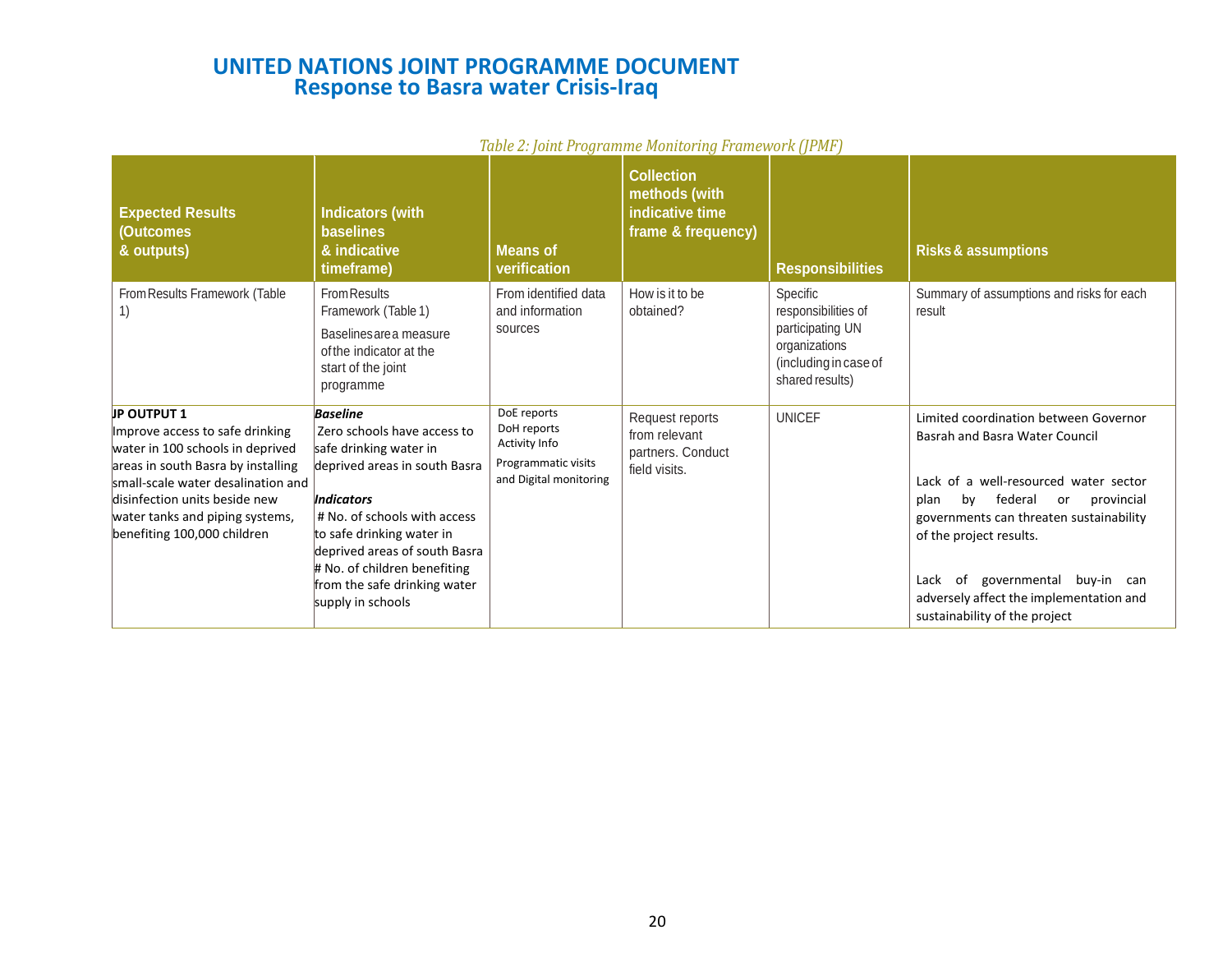| <b>JP OUTPUT 2</b><br>Improve access to safe water by<br>increasing the power supply for,<br>and automating the operation of,<br>the R-Zero project, benefiting<br>960,000 individuals.<br><b>JP OUTPUT 3</b> | <b>Baseline</b><br># R-Zero in Basra plant is not<br>automated and not operating<br>at full capacity due to low<br>power supply<br><b>Indicators</b><br># No. of individuals who<br>would benefit from improved<br>water supply due to enhanced<br>power supply and automation<br>of the R-zero plant<br><b>Baseline</b> | <b>UNCIEF</b> environmental<br>survey<br>DoW report<br>Activity Info<br>Programmatic visits<br>and Digital monitoring<br>DoW report | Conduct survey<br>Request information<br>reports from partners<br>Conduct field visits<br>Request information | <b>UNICEF</b><br><b>UNDP</b> | of governmental buy-in can<br>Lack<br>adversely affect the implementation and<br>sustainability of the project<br>COVID-19 related restrictions on movement and<br>social distancing can adversely affect Project<br>implementation.<br>Corruption within local businesses and<br>governmental institutions may adversely affect the<br>achievement of targets.<br>Poor performance by contractor, including low<br>quality of supplied goods, works and service.<br>Risk of overlaps with other projects in water sector. <sup>2</sup> |
|---------------------------------------------------------------------------------------------------------------------------------------------------------------------------------------------------------------|--------------------------------------------------------------------------------------------------------------------------------------------------------------------------------------------------------------------------------------------------------------------------------------------------------------------------|-------------------------------------------------------------------------------------------------------------------------------------|---------------------------------------------------------------------------------------------------------------|------------------------------|-----------------------------------------------------------------------------------------------------------------------------------------------------------------------------------------------------------------------------------------------------------------------------------------------------------------------------------------------------------------------------------------------------------------------------------------------------------------------------------------------------------------------------------------|
| Improve access to safe drinking<br>water in Basra by rehabilitating<br>existing non-functional plants and<br>adding more plants to the water<br>network, benefiting 50,000<br>individuals                     | The residents in target<br>communities don't have<br>access to safe drinking water<br>via the public network of<br>water supply<br><b>Indicators</b><br># No. of beneficiaries who will<br>get access to safe drinking<br>water via the public network<br>of water supply                                                | Programmatic visits<br>and Digital monitoring                                                                                       | reports from partners<br>Conduct field visits                                                                 |                              | Corruption within local businesses and<br>governmental institutions may adversely affect the<br>achievement of targets.<br>COVID-19 related restrictions on movement and<br>social distancing can adversely affect Project<br>implementation.<br>Delay in hand-over of sites to the vendor by<br>the local authorities.<br>Poor performance by contractor, including low<br>quality of supplied goods, works and service.                                                                                                               |

<sup>2</sup> JICA (2018). *Press Release*: [https://www.jica.go.jp/english/news/press/2018/180507\\_01.html](https://www.jica.go.jp/english/news/press/2018/180507_01.html) <https://www.jica.go.jp/iraq/english/office/topics/c8h0vm00008n84ix-att/press180503en.pdf>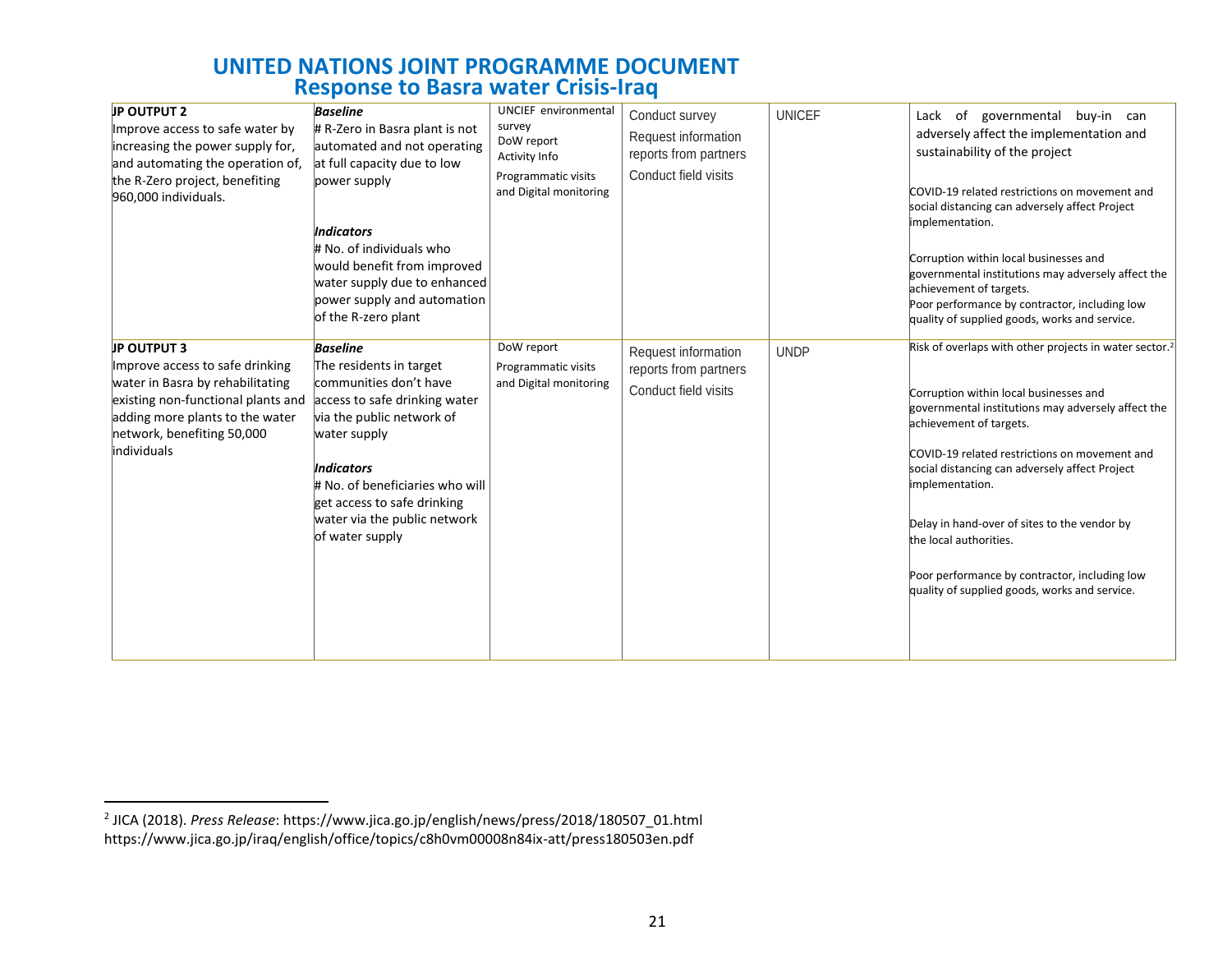| <b>JP OUTPUT 4</b><br>Improve access to safe drinking<br>water through the provision of<br>specialized unaccounted-for-water<br>equipment which will be used to | <b>Baseline</b><br># no specialized equipment<br>available to reduce water<br>leakage<br><b>Indicators</b> | UNCIEF environmental<br>survey<br>DoW report<br><b>Activity Info</b><br>Programmatic visits<br>and Digital monitoring | Conduct survey<br>Request information<br>reports from partners<br>Conduct field visits | <b>UNICEF</b> | Ongoing anti-government protests lead<br>to political and social instability and the<br>resulting<br>crisis<br>project<br>hampers<br>implementation |  |  |  |  |  |  |
|-----------------------------------------------------------------------------------------------------------------------------------------------------------------|------------------------------------------------------------------------------------------------------------|-----------------------------------------------------------------------------------------------------------------------|----------------------------------------------------------------------------------------|---------------|-----------------------------------------------------------------------------------------------------------------------------------------------------|--|--|--|--|--|--|
| reduce water leakage, benefiting<br>75,000 individuals                                                                                                          | # No. of individuals<br>who would benefit<br>from the reduced<br>water leakage.                            |                                                                                                                       |                                                                                        |               | COVID-19<br>restrictions<br>related<br>-on<br>movement and social distancing can<br>adversely affect Project implementation.                        |  |  |  |  |  |  |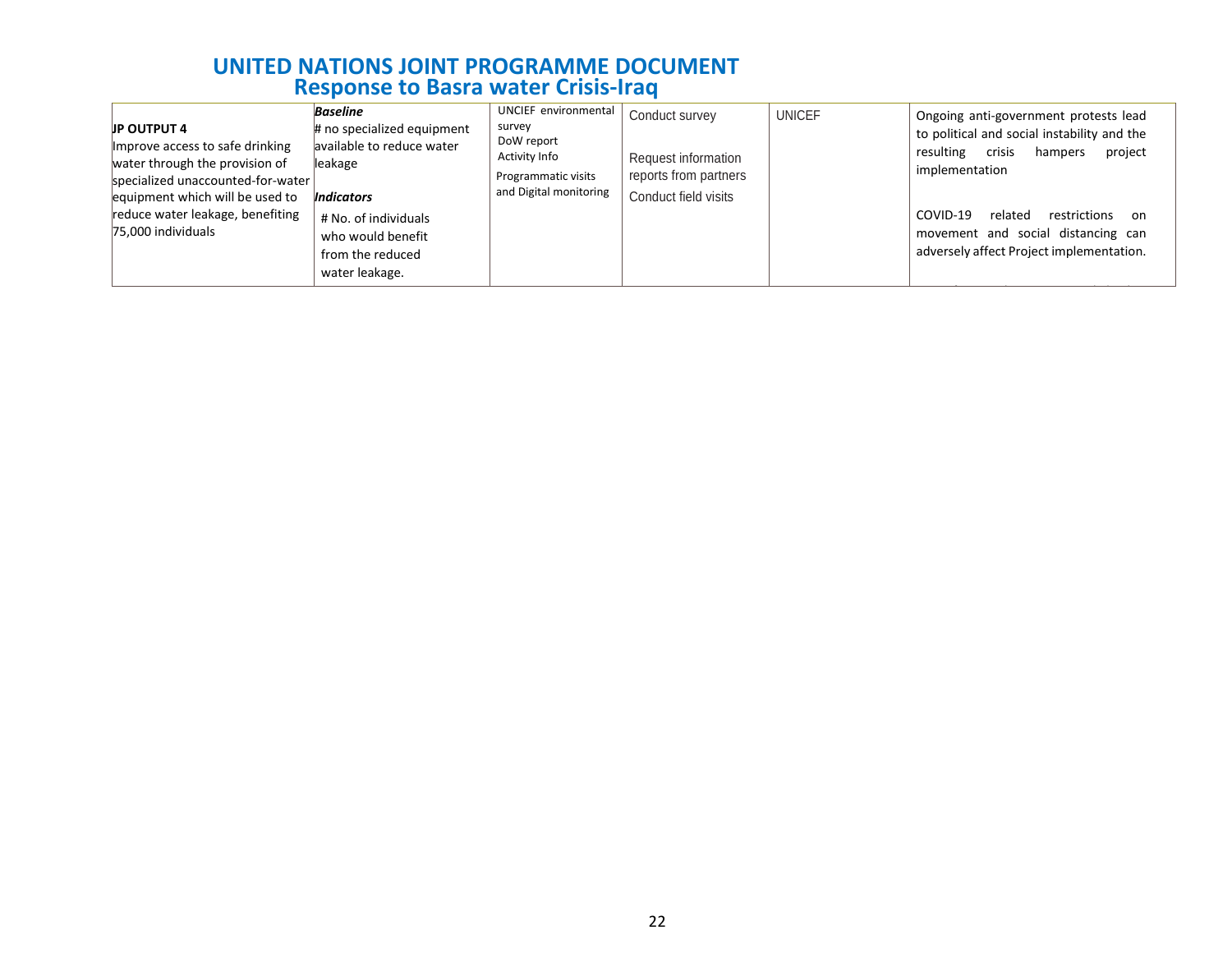### **7.1 Reporting**

- 1. The Administrative Agent will provide the Donor and the Steering Committee with the following statements and reports, based on submissions provided to the Administrative Agent by each Participating UN Organization and the Convening Agent prepared in accordance with the accounting and reporting procedures applicable to it, as set forth in the Joint Programme Document:
	- (b) Annual consolidated narrative progress reports, to be provided no later than five months (31 May) after the end of the calendar year;
	- (c) Based on the information provided for the end of the calendar year narrative progress report, the convening agent will provide the donor with a mid-term report due in mid-February (14 February).
	- (d) Annual consolidated financial reports, as of 31 December with respect to the funds disbursed from the Programme Account, to be provided no later than five months (31 May) after the end of the calendar year;
	- (e) Based on the information provided for the end of the calendar year financial reports progress report, the convening agent will provide the donor with a mid-term report due in mid-February (14 February).
	- (f) Final consolidated narrative report, after the completion of the activities in the Joint Programme Document, including the final year of the activities in the Joint Programme Document, to be provided no later than six months(30 June) after the end of the calendar year in which the operational closure of the Programme occurs;
	- (g) The Participating UN Organisations submit their preliminary final financial and narrative report to the convening agent, not later than 90 days after the completion of the joint programme. The convening agent will provide the donor with a provisional final consolidated narrative and financial report 120 days after the completion of the joint programme.
	- (h) Final consolidated financial report, based on certified final financial statements and final financial reports received from Participating UN Organizations after the completion of the activities in the approved programmatic document/Joint Programme Document, including the final year of the activities in the approved programmatic document/Joint Programme Document, to be provided no later than five months (31 May) after the end of the calendar year in which the financial closing of the Programme occurs.

2. Annual and final reporting will be results-oriented and evidence based. Annual and final narrative reports will compare actual results with expected results at the output and outcome level, and explain the reasons for over or underachievement. The final narrative report will also contain an analysis of how the outputs and outcomes have contributed to the overall impact of the Programme. The financial reports will provide information on the use of financial resources against the outputs and outcomes in the agreed upon results framework.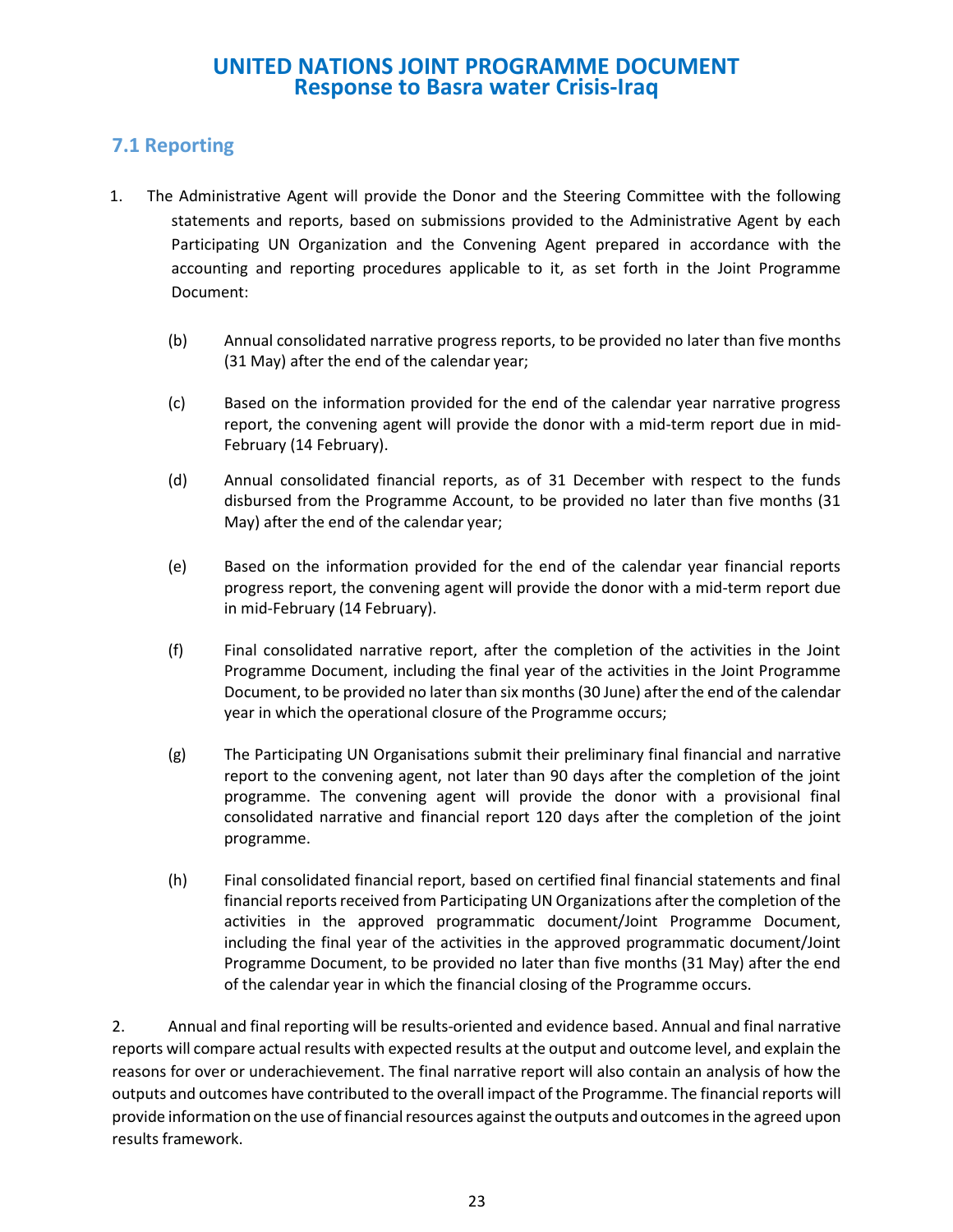3. The Administrative Agent will provide the Donor, Steering Committee and Participating UN Organizations with the following reports on its activities as Administrative Agent:

- (a) Certified annual financial statement ("Source and Use of Funds" as defined by UNDG guidelines) to be provided no later than five months (31 May) after the end of the calendar year; and
- (b) Certified final financial statement ("Source and Use of Funds") to be provided no later than five months (31 May) after the end of the calendar year in which the financial closing of the Programme occurs.

# **8. Legal context or basis of relationship**

Table 3 below provides illustrative examples on various UN organizations' cooperation arrangements.

| Participating UN | Agreement                                                                                                                                                                                                                                                                                                                                                                                                                                                                                                         |
|------------------|-------------------------------------------------------------------------------------------------------------------------------------------------------------------------------------------------------------------------------------------------------------------------------------------------------------------------------------------------------------------------------------------------------------------------------------------------------------------------------------------------------------------|
| Organization     |                                                                                                                                                                                                                                                                                                                                                                                                                                                                                                                   |
| <b>UNICEF</b>    | This Joint Programme Document is line with the endorsed UNICEF's Iraq 2020-2024<br>Country Programme Document and as instrument referred to endorsed UN<br>Cooperation Framework between the Government of Iraq and the United Nations<br>based on the term of reference of both the UNSDCF Joint Steering Committee<br>and UNSDCF Priority Working Groups                                                                                                                                                        |
| <b>UNDP</b>      | This Joint Programme Document is in line with UNDP Iraq's approved Country<br>Programme Document (CPD) for 2020-2024, which is also supported by the<br>Standard Basic Assistance Agreement between the Government of Iraq and UNDP<br>in 1976. The CPD 2020-2024 is also aligned with the UN Cooperation Framework<br>2020-2024 between the Government of Iraq and the United Nations based on the<br>term of reference of both the UNSDCF Joint Steering Committee and UNSDCF<br><b>Priority Working Groups</b> |

Table 3: Basis of relationship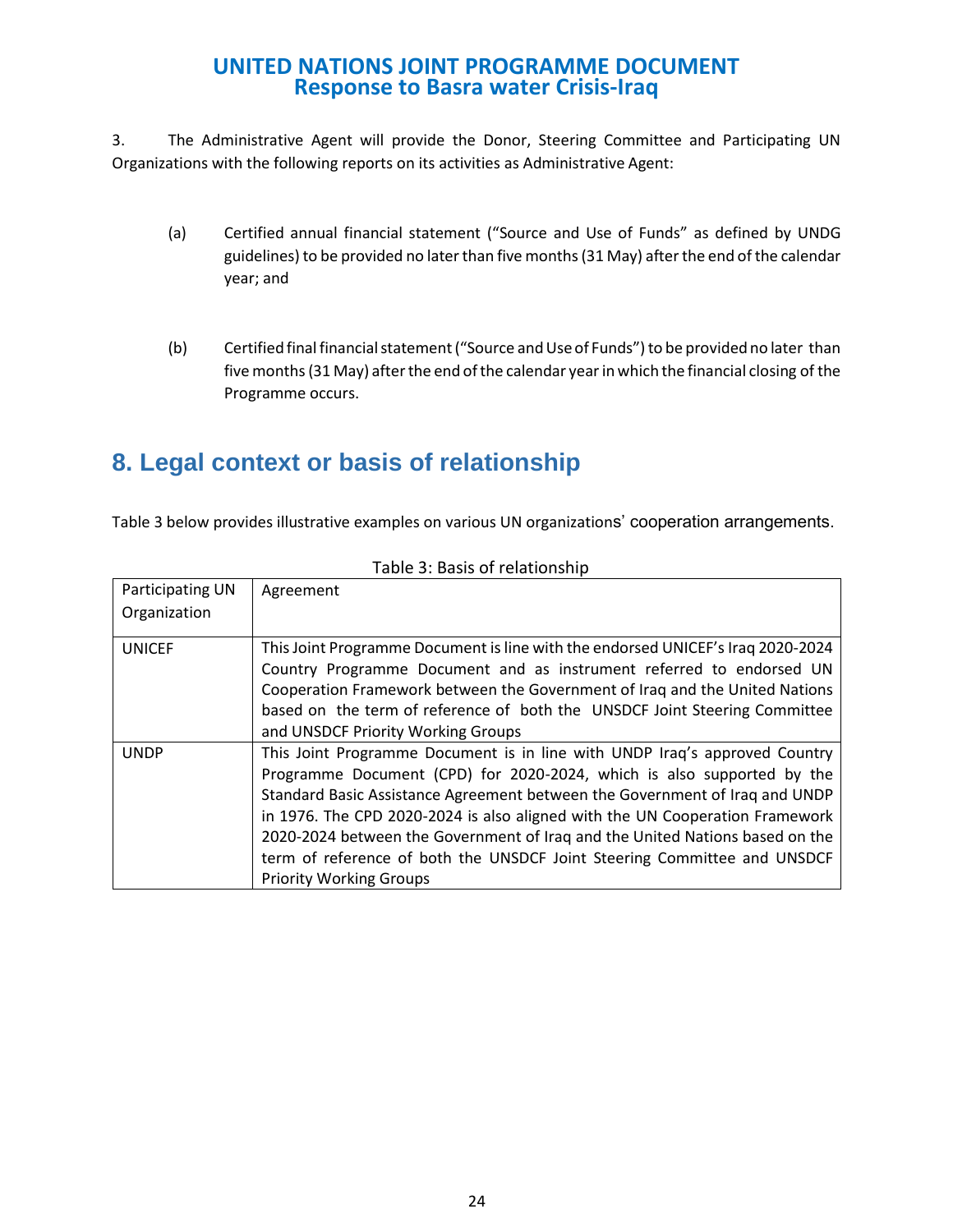# **9. Work plan**

| <b>Outputs</b>                                                                                                                                                                             | Table 4. WOLN platt<br><b>Activities</b>                                                                                                                    | <b>Timeframe</b> |                |                |                |           |                |    |    |           |    |                |                |                |
|--------------------------------------------------------------------------------------------------------------------------------------------------------------------------------------------|-------------------------------------------------------------------------------------------------------------------------------------------------------------|------------------|----------------|----------------|----------------|-----------|----------------|----|----|-----------|----|----------------|----------------|----------------|
|                                                                                                                                                                                            |                                                                                                                                                             | 2020             | 2021<br>2022   |                |                |           |                |    |    | 2023      |    |                |                |                |
|                                                                                                                                                                                            |                                                                                                                                                             | <b>Q4</b>        | Q <sub>1</sub> | Q <sub>2</sub> | Q <sub>3</sub> | <b>Q4</b> | Q <sub>1</sub> | Q2 | Q3 | <b>Q4</b> | Q1 | Q <sub>2</sub> | Q <sub>3</sub> | Q <sub>4</sub> |
| 1. Improve access to safe<br>drinking water in 100 schools in<br>deprived areas in south Basra by                                                                                          | Installing saline water desalination units<br>$\bullet$                                                                                                     |                  |                |                |                |           |                |    |    |           |    |                |                |                |
| small-scale<br>installing<br>water<br>desalination and disinfection<br>units beside new water tanks<br>and piping systems.<br>and automating<br>for,<br>operation of, the R-Zero project.  | Training of 100 operators<br>$\bullet$                                                                                                                      |                  |                |                |                |           |                |    |    |           |    |                |                |                |
| 2. Improve access to safe water<br>by increasing the power supply<br>the                                                                                                                   | Rehabilitation of 11 KVA power transformer<br>$\bullet$<br>station by replacing damaged sectors and<br>panels                                               |                  |                |                |                |           |                |    |    |           |    |                |                |                |
|                                                                                                                                                                                            | Design and installation of a new supervisory<br>control and data acquisition system                                                                         |                  |                |                |                |           |                |    |    |           |    |                |                |                |
|                                                                                                                                                                                            | Training of 50 technical staff<br>$\bullet$                                                                                                                 |                  |                |                |                |           |                |    |    |           |    |                |                |                |
| 3. Improve access to safe drinking water<br>in Basra by rehabilitating existing non-<br>functional plants and adding more plants<br>to the water network, benefiting 50,000<br>individuals | Rehabilitation of Khour Al-Zubair Water<br>$\bullet$<br>Complex                                                                                             |                  |                |                |                |           |                |    |    |           |    |                |                |                |
|                                                                                                                                                                                            | Rehabilitation of Safwan Water Complex and<br>$\bullet$<br>instalment of water networks in Safwan                                                           |                  |                |                |                |           |                |    |    |           |    |                |                |                |
|                                                                                                                                                                                            | Rehabilitation of Al-Sha'abiyah Central<br>$\bullet$<br>Water Complex, Division1                                                                            |                  |                |                |                |           |                |    |    |           |    |                |                |                |
|                                                                                                                                                                                            | Rehabilitation of Al-Sha'abiyah Central<br>$\bullet$<br>Water Complex, Division2                                                                            |                  |                |                |                |           |                |    |    |           |    |                |                |                |
| Improve access to<br>safe<br>4.<br>drinking water through the<br>of<br>specialized<br>provision                                                                                            | Digital, smart water meters for households<br>$\bullet$<br>installed and operationalized in two selected<br>localities in Basra city and Al-Zubair district |                  |                |                |                |           |                |    |    |           |    |                |                |                |
| unaccounted-for-water<br>equipment which will be used to                                                                                                                                   | Flow meters installed on main pipeline<br>$\bullet$<br>connections                                                                                          |                  |                |                |                |           |                |    |    |           |    |                |                |                |
| reduce water leakage.                                                                                                                                                                      | Leak detection equipment supplied<br>$\bullet$                                                                                                              |                  |                |                |                |           |                |    |    |           |    |                |                |                |
|                                                                                                                                                                                            | Household water conservation tools<br>$\bullet$                                                                                                             |                  |                |                |                |           |                |    |    |           |    |                |                |                |
|                                                                                                                                                                                            | UFW campaigns<br>$\bullet$                                                                                                                                  |                  |                |                |                |           |                |    |    |           |    |                |                |                |
|                                                                                                                                                                                            | Training of 60 technical staff                                                                                                                              |                  |                |                |                |           |                |    |    |           |    |                |                |                |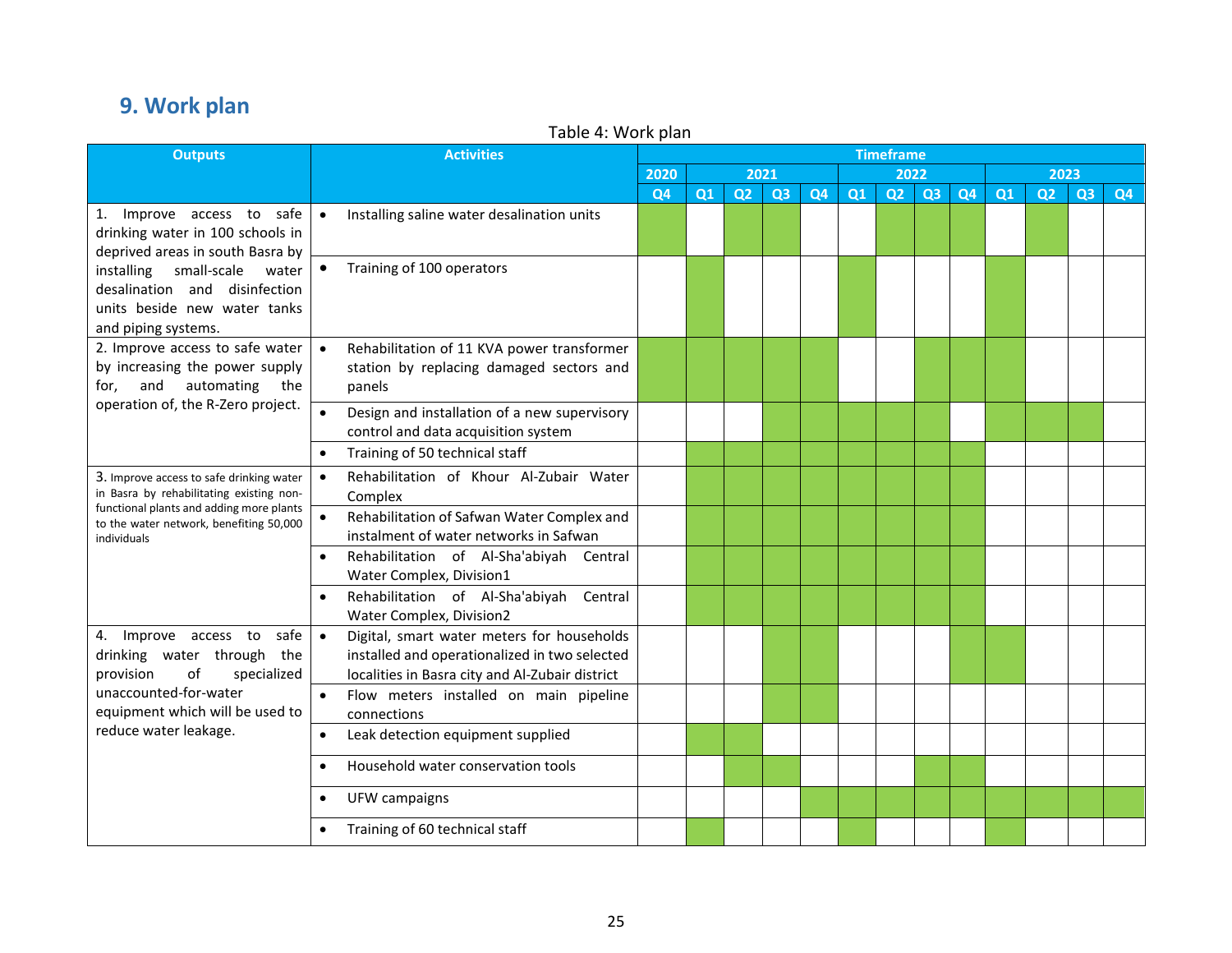# **10. Budget**

|                                                                                                                                                                                     |                                                                                                                   | <b>Table 5: Budget</b>         |                   |               |             |               |             |               |
|-------------------------------------------------------------------------------------------------------------------------------------------------------------------------------------|-------------------------------------------------------------------------------------------------------------------|--------------------------------|-------------------|---------------|-------------|---------------|-------------|---------------|
| Programme<br><b>Outcome/ Output/Activities</b>                                                                                                                                      |                                                                                                                   | <b>Estimated cost in (USD)</b> |                   |               |             |               |             |               |
|                                                                                                                                                                                     |                                                                                                                   |                                | <b>Total cost</b> |               | Year 1      |               | Year 2      | Year 3        |
|                                                                                                                                                                                     |                                                                                                                   | <b>UNICEF</b>                  | <b>UNDP</b>       | <b>UNICEF</b> | <b>UNDP</b> | <b>UNICEF</b> | <b>UNDP</b> | <b>UNICEF</b> |
| 1. Improve access to safe<br>drinking water in 100<br>schools in deprived areas in<br>south Basrah by installing<br>small-scale water                                               | Installing saline water desalination unit, new<br>piping system, storing tanks, bottle filling taps and<br>basin. |                                |                   | 250,000       |             |               |             |               |
| desalination and<br>disinfection units beside                                                                                                                                       | $Quantity = 100$<br>Per unit = \$13,000                                                                           | 1,506,500                      |                   |               |             |               |             |               |
| new water tanks and piping<br>systems, benefiting 100,000<br>children (UNICEF).                                                                                                     | Total cost = $$1,300,000$                                                                                         |                                |                   |               |             |               |             |               |
|                                                                                                                                                                                     |                                                                                                                   |                                |                   |               |             |               |             |               |
|                                                                                                                                                                                     | Training of 100 operators                                                                                         |                                |                   |               |             | 756,500       |             | 500,000       |
|                                                                                                                                                                                     | $Quantity = 5$                                                                                                    |                                |                   |               |             |               |             |               |
|                                                                                                                                                                                     | Per unit = \$2000                                                                                                 |                                |                   |               |             |               |             |               |
|                                                                                                                                                                                     | Total cost = $$10,000$                                                                                            |                                |                   |               |             |               |             |               |
|                                                                                                                                                                                     | Monitoring and Technical Support= \$65,500                                                                        |                                |                   |               |             |               |             |               |
|                                                                                                                                                                                     | Cross sectoral Cost<br>$= $131,000$                                                                               |                                |                   |               |             |               |             |               |
|                                                                                                                                                                                     |                                                                                                                   |                                |                   |               |             |               |             |               |
|                                                                                                                                                                                     |                                                                                                                   |                                |                   |               |             |               |             |               |
| 2. Improve access to safe<br>water by increasing the<br>power supply for, and<br>automating the operation<br>of, the R-Zero project,<br>benefiting 960,000<br>individuals (UNICEF). | Rehabilitation of 11 KVA power transformer station<br>by replacing damaged sectors and panels:                    | 1,391,500                      |                   |               |             | 750,000       |             | 391,500       |
|                                                                                                                                                                                     | Three incomers of 1250 Amp<br>$\bullet$                                                                           |                                |                   | 250,000       |             |               |             |               |
|                                                                                                                                                                                     | Twelve feeders of 630 Amp<br>$\bullet$                                                                            |                                |                   |               |             |               |             |               |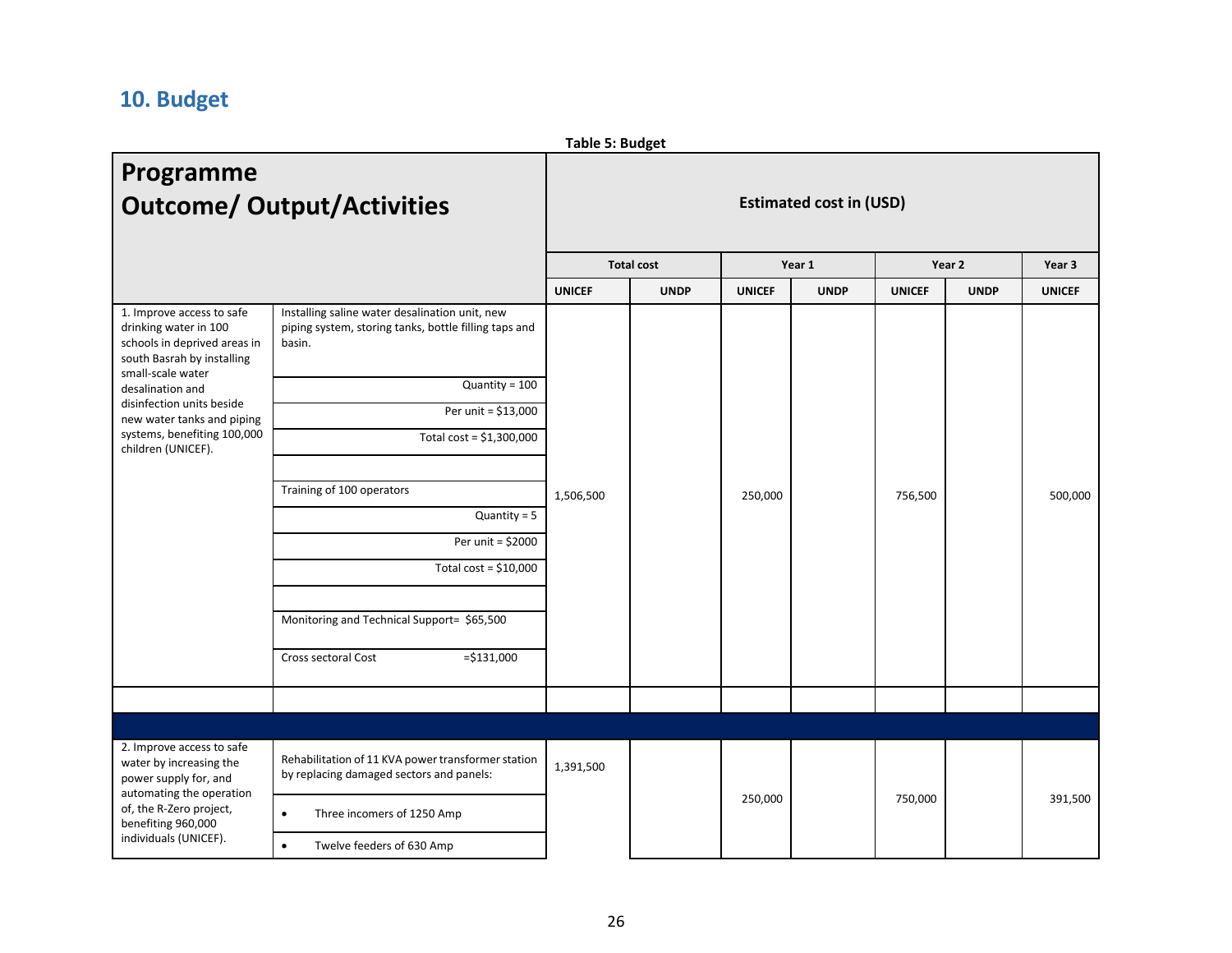|                                                                                                                                                                                                           | Two bus sections of 1250 Amp<br>$\bullet$                                           |           |           |           |  |
|-----------------------------------------------------------------------------------------------------------------------------------------------------------------------------------------------------------|-------------------------------------------------------------------------------------|-----------|-----------|-----------|--|
|                                                                                                                                                                                                           | Two bus risers of 1250 Amp<br>$\bullet$                                             |           |           |           |  |
|                                                                                                                                                                                                           |                                                                                     |           |           |           |  |
|                                                                                                                                                                                                           | feeders,<br>Supplying<br>e-house, charger and<br>batteries[1]                       |           |           |           |  |
|                                                                                                                                                                                                           | Quantity = $1$                                                                      |           |           |           |  |
|                                                                                                                                                                                                           |                                                                                     |           |           |           |  |
|                                                                                                                                                                                                           | Total BOQs cost= \$900,000                                                          |           |           |           |  |
|                                                                                                                                                                                                           | Design and installation of a new supervisory<br>control and data acquisition system |           |           |           |  |
|                                                                                                                                                                                                           | $Quantity = 1$                                                                      |           |           |           |  |
|                                                                                                                                                                                                           | Per unit = \$300,000                                                                |           |           |           |  |
|                                                                                                                                                                                                           | Total cost = \$300,000                                                              |           |           |           |  |
|                                                                                                                                                                                                           | Training of 50 technical staff                                                      |           |           |           |  |
|                                                                                                                                                                                                           | $Quantity = 2$                                                                      |           |           |           |  |
|                                                                                                                                                                                                           | Per unit = \$5,000                                                                  |           |           |           |  |
|                                                                                                                                                                                                           | Total cost = $$10,000$                                                              |           |           |           |  |
|                                                                                                                                                                                                           | Monitoring and Technical Support=\$60,500                                           |           |           |           |  |
|                                                                                                                                                                                                           | $= $121,000$<br>Cross sectoral Cost                                                 |           |           |           |  |
|                                                                                                                                                                                                           |                                                                                     |           |           |           |  |
|                                                                                                                                                                                                           |                                                                                     |           |           |           |  |
|                                                                                                                                                                                                           |                                                                                     |           |           |           |  |
| 3. Improve access to safe<br>drinking water in Basrah by<br>rehabilitating existing non-<br>functional plants and<br>adding more plants to the<br>water network, benefiting<br>50,000 individuals (UNDP). | Cost of rehabilitation of water complexes:                                          | 2,807,954 | 1,707,954 | 1,100,000 |  |
|                                                                                                                                                                                                           |                                                                                     |           |           |           |  |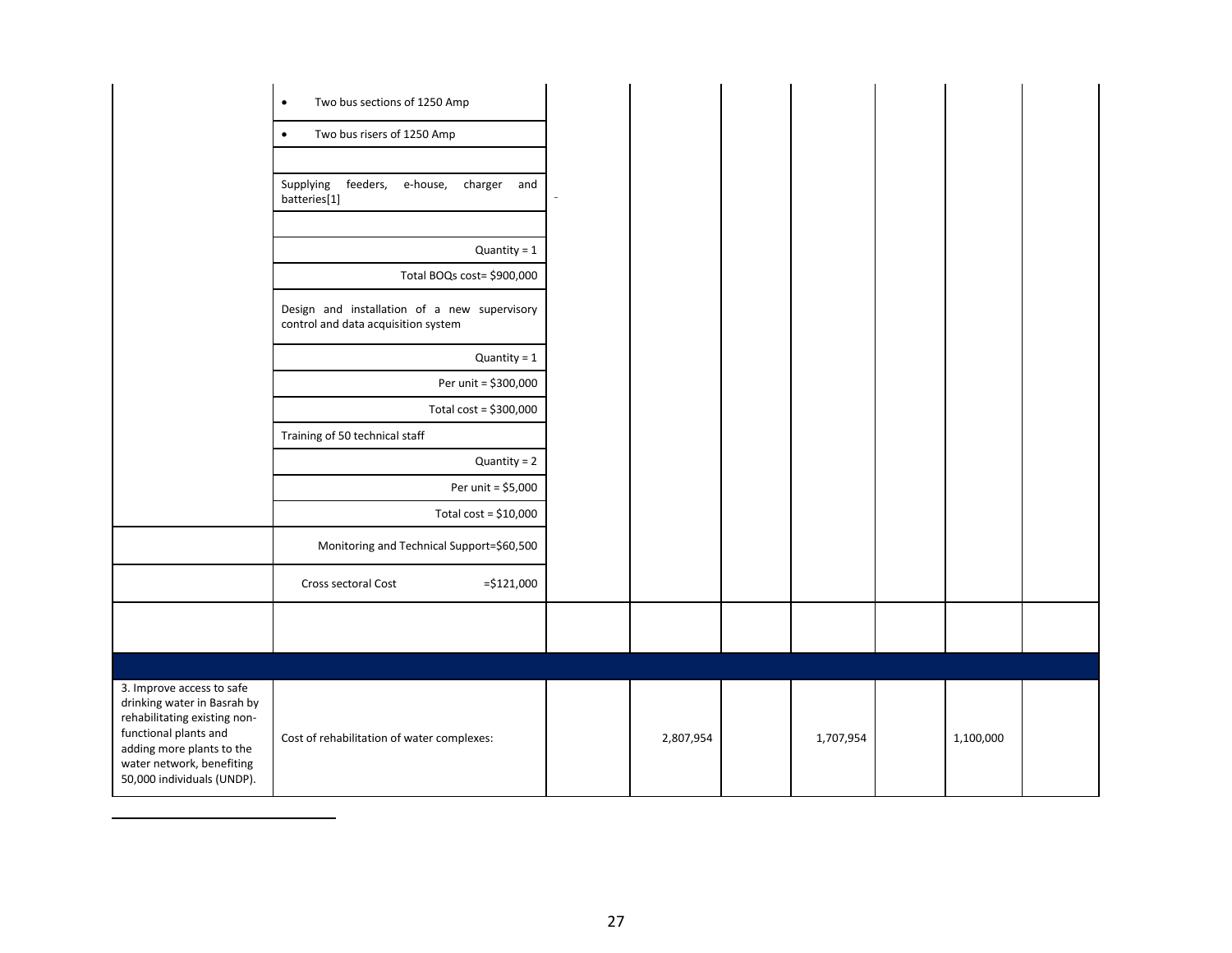| <b>Khor Al-Zubair Water Complex (Please</b><br>1.                                                                                                                                                                                                                                                               |
|-----------------------------------------------------------------------------------------------------------------------------------------------------------------------------------------------------------------------------------------------------------------------------------------------------------------|
| see Excel Sheets for Detailed<br><b>Breakdown of Costs of equipment</b>                                                                                                                                                                                                                                         |
| supplies and works)                                                                                                                                                                                                                                                                                             |
|                                                                                                                                                                                                                                                                                                                 |
| $\circ$ Rehabilitation of the water treatment plant<br>$(800 \text{ m}^3/\text{h})$ with provision of maintenance works<br>for the raw water distribution plants with<br>different capacities (800 m <sup>3</sup> /h, 600 m <sup>3</sup> /h, and<br>1000 m <sup>3</sup> /h) including injectors, alum unit, and |
| sedimentation tanks.                                                                                                                                                                                                                                                                                            |
| o Rehabilitation of the pumping system with a                                                                                                                                                                                                                                                                   |
| capacity of 800 m <sup>3</sup> /h                                                                                                                                                                                                                                                                               |
| ○ Construction of a laboratory building, including<br>the supply of equipment and chemicals.                                                                                                                                                                                                                    |
| o Construction of a workshop building with all<br>required tools.                                                                                                                                                                                                                                               |
| Cost of equipment, supplies and works: 799,336.5                                                                                                                                                                                                                                                                |
| Monitoring, technical and management support:<br>201,120                                                                                                                                                                                                                                                        |
| Total cost = \$1,000,456.50                                                                                                                                                                                                                                                                                     |
| 2.Safwan Water Complex (Please see Excel<br><b>Sheets for Detailed Breakdown of Costs of</b><br>equipment, supplies and works)                                                                                                                                                                                  |
| o Rehabilitation of the pumping system with a<br>capacity of 300 m3/h, and a concrete basin with a<br>capacity of 400 m3/h.                                                                                                                                                                                     |
| o Supplying and installing new pumps.                                                                                                                                                                                                                                                                           |
| o Maintenance of the basin and cleaning of the<br>sedimentation tank.                                                                                                                                                                                                                                           |
| o Construction of new piping network and<br>rehabilitation of network parts that suffer from a<br>lack of access to water.                                                                                                                                                                                      |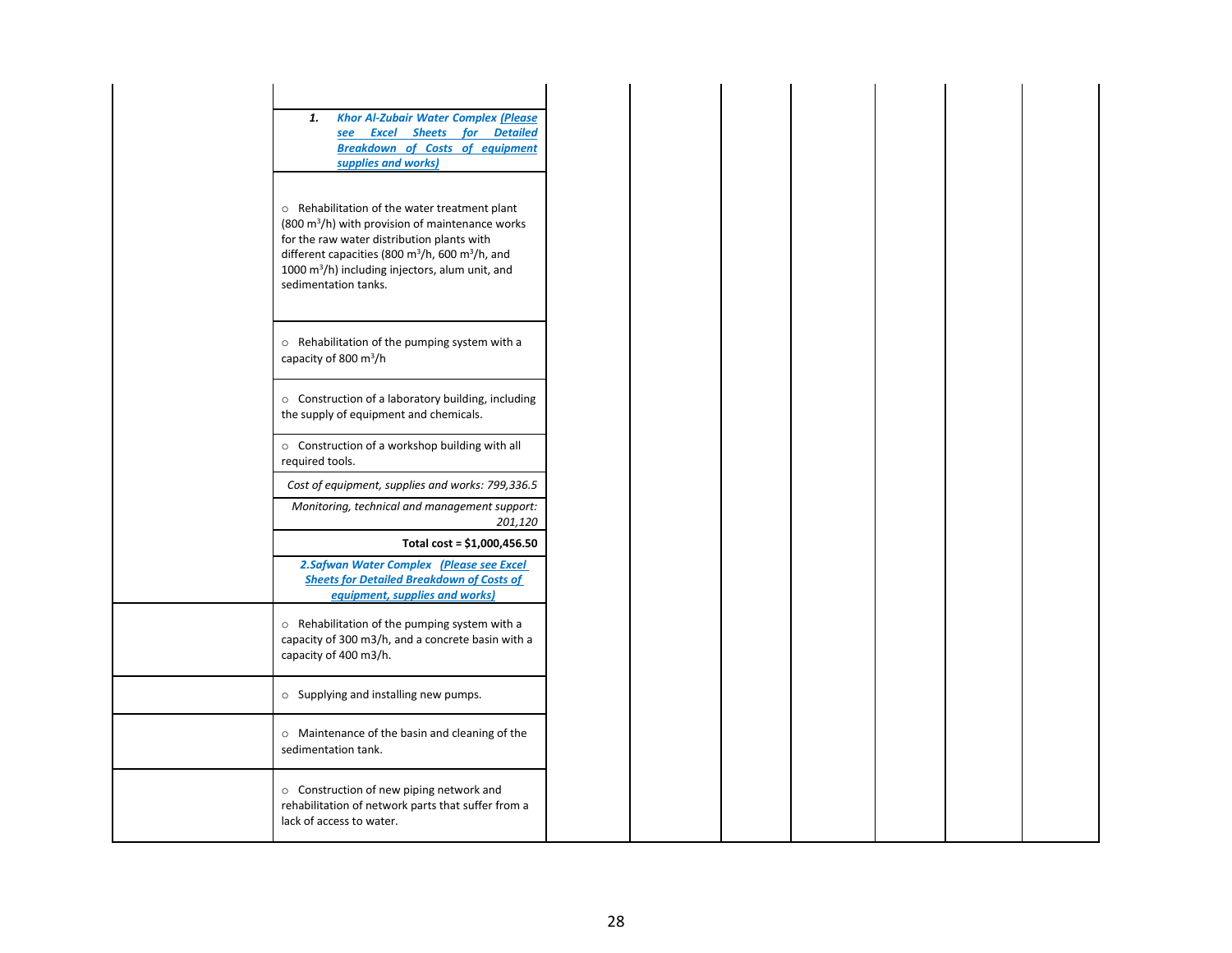| Cost of equipment, supplies and works; 320,983                                                                                                                                                                                                |
|-----------------------------------------------------------------------------------------------------------------------------------------------------------------------------------------------------------------------------------------------|
| Monitoring, technical and management support:<br>201,120                                                                                                                                                                                      |
| Total cost = \$522,103                                                                                                                                                                                                                        |
| 3. Al-Sha'abiya[1]2 Water Complex Division 1-<br>Central Pumping Station consist of 5 compact<br>units, (Capacity 400 m3/hr for each) (Please see<br><b>Excel Sheets for Detailed Breakdown of Costs of</b><br>equipment, supplies and works) |
| Total delivery 2000 m3/hr                                                                                                                                                                                                                     |
| o Maintenance works for pumps, sedimentation<br>tanks, and filters.                                                                                                                                                                           |
| o Supply and install equipment and rehabilitate<br>the Alum Unit (Holding tanks and Mixers)                                                                                                                                                   |
| o Supply and Install Equipment and rehabilitate<br>the Chlorine Unit System (Injector pumps)                                                                                                                                                  |
| Cost of equipment, supplies and works: 380,024                                                                                                                                                                                                |
| Monitoring, technical and management support:<br>201,120                                                                                                                                                                                      |
| Total cost =\$581,144                                                                                                                                                                                                                         |
| 4. Al-Sha'abiyah Central Water Complex Division<br>2 (Please see Excel Sheets for Detailed Breakdown<br>of Costs of equipment, supplies and works)                                                                                            |
| Consists of horizontal water complexes/ 5 compact<br>units with capacity of 200 m3/hr for each,                                                                                                                                               |
| Total delivery 800 m3/hr                                                                                                                                                                                                                      |
| $\circ$ Maintenance of filters and sedimentation<br>tanks.                                                                                                                                                                                    |
| o Supplying and repairing the Main water<br>Pumping unit.                                                                                                                                                                                     |
| $\circ$ Supplying and repairing alum and chlorine<br>injection systems.                                                                                                                                                                       |
| Cost of equipment, supplies and works: 503,130                                                                                                                                                                                                |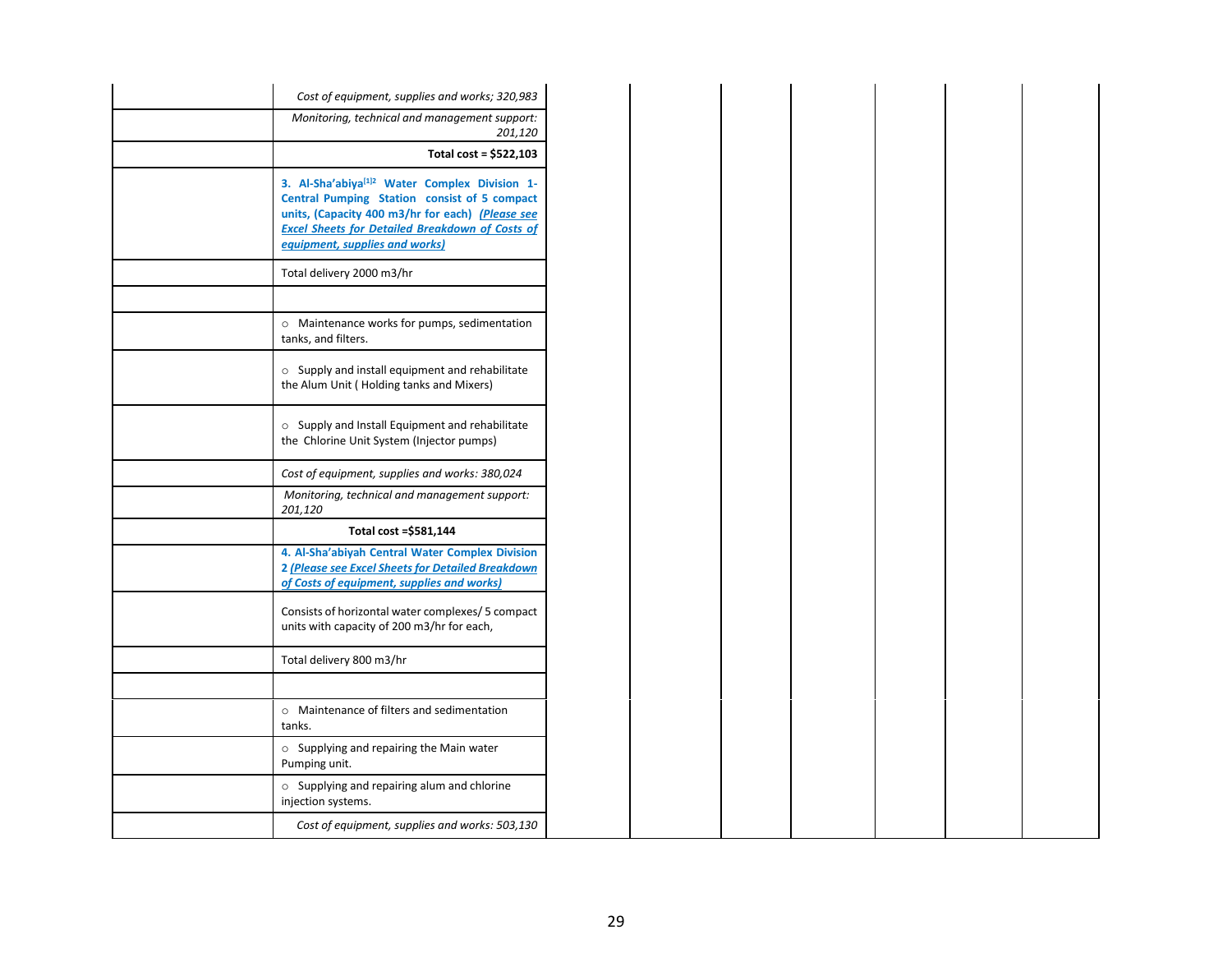|                                                                                                                                                                 | Monitoring, technical and management support:<br>201,120                                                                                                                                      |         |  |         |         |
|-----------------------------------------------------------------------------------------------------------------------------------------------------------------|-----------------------------------------------------------------------------------------------------------------------------------------------------------------------------------------------|---------|--|---------|---------|
|                                                                                                                                                                 | Total cost = \$704,250                                                                                                                                                                        |         |  |         |         |
|                                                                                                                                                                 |                                                                                                                                                                                               |         |  |         |         |
| 4. Improve access to safe<br>drinking water through the<br>provision of specialized<br>unaccounted-for-water<br>equipment which will be<br>used to reduce water | Digital, smart water meters for households<br>installed and operationalised in two selected<br>localities in Basrah city and Al-Zubair district                                               |         |  |         |         |
| leakage, benefiting 75,000<br>individuals (UNICEF).                                                                                                             | Quantity = 1500                                                                                                                                                                               |         |  |         |         |
|                                                                                                                                                                 | Per unit = \$200                                                                                                                                                                              |         |  |         |         |
|                                                                                                                                                                 | Total cost = \$300,000                                                                                                                                                                        |         |  |         |         |
|                                                                                                                                                                 |                                                                                                                                                                                               |         |  |         |         |
|                                                                                                                                                                 | Digital, smart water meters installed and<br>operationalised for institutions (including<br>governmental institutions, malls, hospitals,<br>schools, provincial health centres, universities) |         |  |         |         |
|                                                                                                                                                                 | Quantity = 150                                                                                                                                                                                |         |  |         |         |
|                                                                                                                                                                 | Per unit = $$300$                                                                                                                                                                             | 504,737 |  | 300,000 | 204,737 |
|                                                                                                                                                                 | Total cost = $$45,000$                                                                                                                                                                        |         |  |         |         |
|                                                                                                                                                                 |                                                                                                                                                                                               |         |  |         |         |
|                                                                                                                                                                 | Flow meters installed on main pipeline connections                                                                                                                                            |         |  |         |         |
|                                                                                                                                                                 | Quantity = 15                                                                                                                                                                                 |         |  |         |         |
|                                                                                                                                                                 | Per unit = \$800                                                                                                                                                                              |         |  |         |         |
|                                                                                                                                                                 | Total cost = $$12000$                                                                                                                                                                         |         |  |         |         |
|                                                                                                                                                                 |                                                                                                                                                                                               |         |  |         |         |
|                                                                                                                                                                 | Leak detection equipment supplied                                                                                                                                                             |         |  |         |         |
|                                                                                                                                                                 | Quantity = $3Per$ unit = $$3,300$                                                                                                                                                             |         |  |         |         |
|                                                                                                                                                                 | Total cost = $$9900$                                                                                                                                                                          |         |  |         |         |
|                                                                                                                                                                 |                                                                                                                                                                                               |         |  |         |         |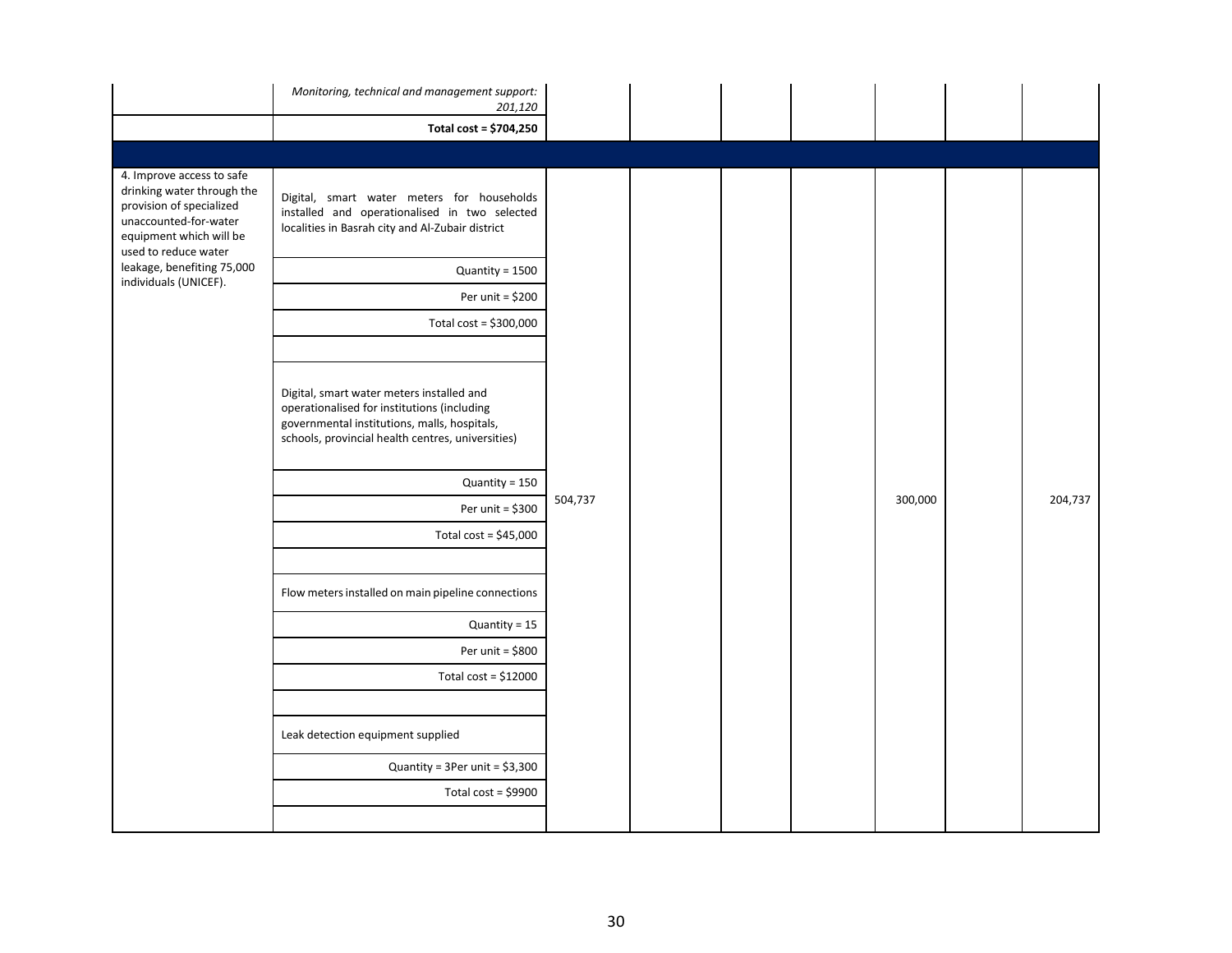|                                                 | Household water conservation tools               |           |           |         |           |           |           |           |
|-------------------------------------------------|--------------------------------------------------|-----------|-----------|---------|-----------|-----------|-----------|-----------|
|                                                 | $Quantity = 1500$                                |           |           |         |           |           |           |           |
|                                                 | Per unit = \$300                                 |           |           |         |           |           |           |           |
|                                                 | Total cost = $$45000$                            |           |           |         |           |           |           |           |
|                                                 | UFW campaigns                                    |           |           |         |           |           |           |           |
|                                                 | Quantity = 10                                    |           |           |         |           |           |           |           |
|                                                 | Per unit = \$1500                                |           |           |         |           |           |           |           |
|                                                 | Total cost = $$15,000$                           |           |           |         |           |           |           |           |
|                                                 |                                                  |           |           |         |           |           |           |           |
|                                                 |                                                  |           |           |         |           |           |           |           |
|                                                 | Training of 60 technical staff<br>$Quantity = 3$ |           |           |         |           |           |           |           |
|                                                 | Per unit = \$4000                                |           |           |         |           |           |           |           |
|                                                 | Total cost = $$12000$                            |           |           |         |           |           |           |           |
|                                                 |                                                  |           |           |         |           |           |           |           |
|                                                 | Monitoring and Technical Support=\$21947         |           |           |         |           |           |           |           |
|                                                 | $= $43890$<br>Cross sectoral Cost                |           |           |         |           |           |           |           |
|                                                 |                                                  |           |           |         |           |           |           |           |
| <b>Total Direct Programme Costs in USD</b>      |                                                  | 3,402,737 | 2,807,954 | 500,000 | 1,707,954 | 1,806,500 | 1,100,000 | 1,096,237 |
| Partenr UN Org. recovery cost (7%) in USD       |                                                  | 238,192   | 196,557   | 35,000  | 119,557   | 126,455   | 77,000    | 76,737    |
| Administrative agency recovery cost (1%) in USD |                                                  | 34,027    |           | 5,000   |           | 18,065    |           | 10,962    |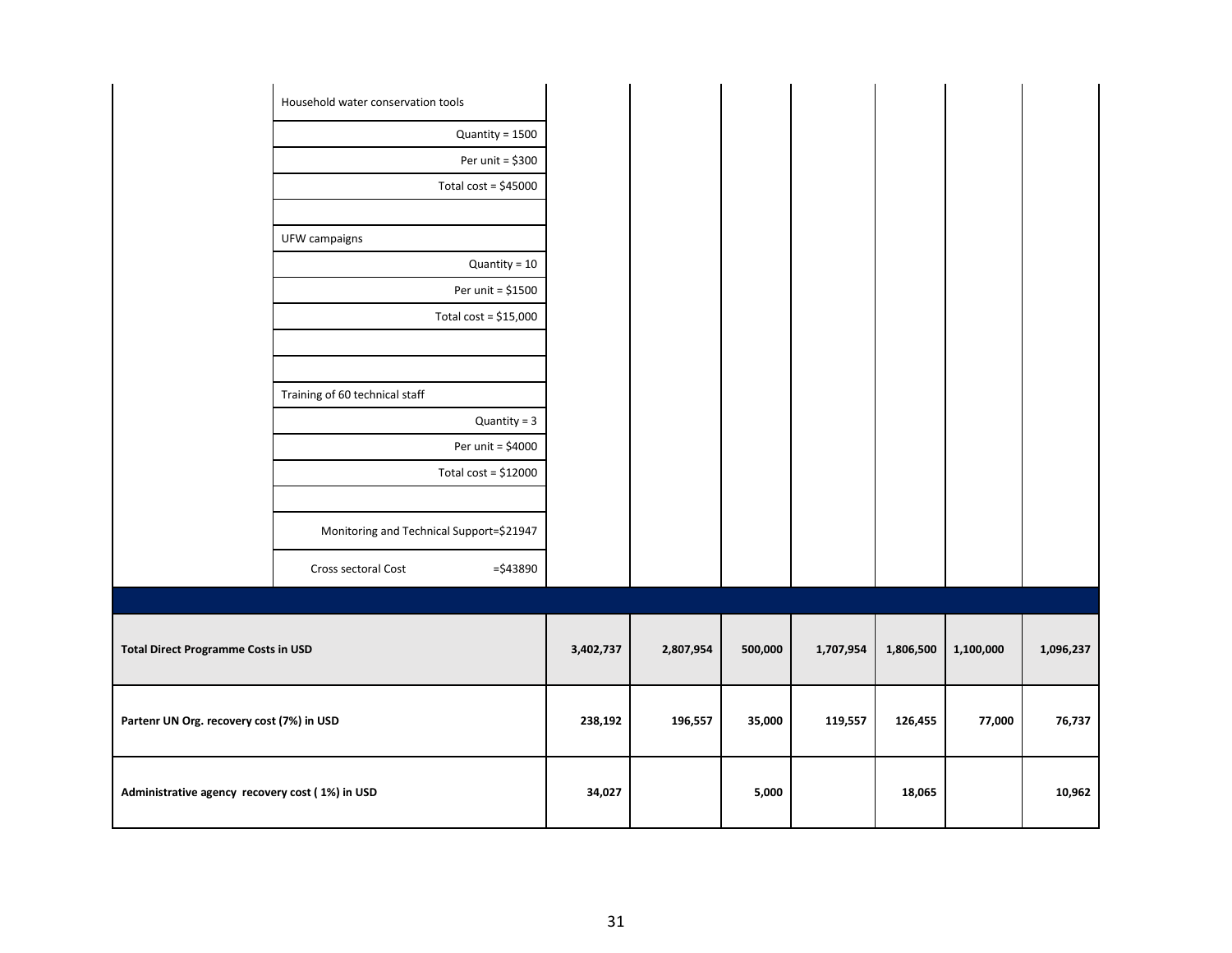| Iraq Recovery Trust Fund cost (1%) in USD | 34,027    | 28,080    | 5,000     | 17,080    | 18,065    | 11,000    | 10,962    |
|-------------------------------------------|-----------|-----------|-----------|-----------|-----------|-----------|-----------|
| <b>Total Programme Cost IN USD</b>        | 3,708,983 | 3,032,591 | 545,000   | 1,844,590 | 1,969,085 | 1,188,001 | 1,194,898 |
| <b>Total Programme Cost IN USD</b>        | 6,741,574 |           | 2,389,590 |           | 3,157,085 |           | 1,194,898 |